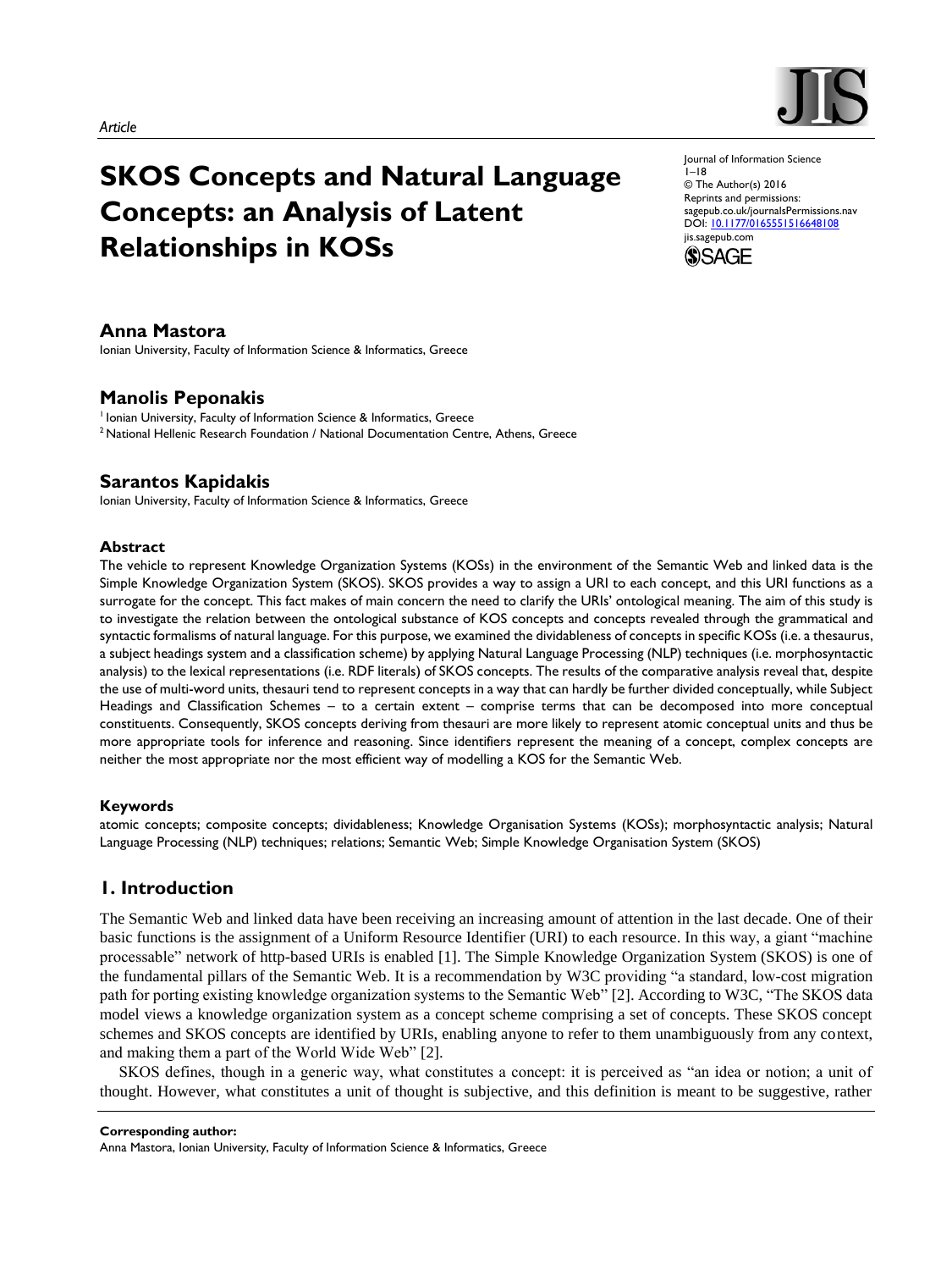than restrictive" [2]. The basic idea behind this generic definition is the intention to provide a neutral framework for the migration of a wide diversity of Knowledge Organization Systems (KOSs) into the Semantic Web [3]. Each SKOS concept is identified by a URI and the lexical representation of the concept is a Resource Description Framework (RDF) literal. Even though the resource behind the URI may be a set of URIs, the initial URI refers to the SKOS concept as an indivisible whole. The fact that the URI is used by the software agent to refer to the ontological substance of the concept demands that the SKOS concept represents a coherent, indivisible, conceptual unit in order to have an efficient inference process. So SKOS concept URIs have come to be considered as indivisible conceptual units, which means that they cannot be broken to smaller constituents in an inference process. It is this characteristic of SKOS URIs which brings them to the attention of this study.

Taking a step back, it is acknowledged that this literal is actually the label of a KOS concept, which mainly is expressed in natural language, albeit somewhat restricted. However, natural language is both ambiguous and has grammatical and syntactic characteristics which denote relations, either conjunctive or disjunctive. Then, a natural presumption is that a KOS concept may contain multiple conceptual units which makes disputable the semantics of the derivatives of the inference process because the component parts, although easily perceivable as constituents by the human brain, are transformed into an indivisible conceptual unit for the computer. Since inference is performed through URIs (in the context of the Semantic Web), the question, then, is how these distinctive natural language concepts are embedded and represented in the structures of the Semantic Web.

Therefore, the nature of these constituents, as well as their relations, has to be investigated so as to designate the atomic concepts, i.e. the conceptually undividable units, by analyzing KOS concepts on the basis of their linguistic characteristics. According to Giunchiglia et al, an "atomic concept is a class, an entity, a quality or value in the domain" [4] and their identification (through natural language) plays an important role during the modelling process [5]. Their designation is very important in the context of the Semantic Web because the atomic level is the node, i.e. a URI, and "One node represents one object" [6]. Ultimately, discovering whether a KOS concept can be decomposed into smaller constituents would contribute both to an assessment of the suitability of its migration to a SKOS concept and designate potential applications in KOS editing in order for it to be more suitable for SKOS in the context of the Semantic Web.

The rest of the study is organized as follows: Section 2 presents the background analysis of the field consisting of information about SKOS, the representation of concepts within certain types of KOSs as well as information about natural language in terms of grammatical and syntactic rules. Section 3 consists of the aim and objectives of this study. Section 4 comprises the scope and the methodology followed. In section 5 the results are presented and in section 6, we discuss issues that arose during the realization of the study, which leads to section 7, where our conclusions are drawn.

## **2. Background analysis**

In this study, there are three main areas of interest. First is SKOS and how it represents KOSs in the Semantic Web, particularly the use of URIs for representing KOS concepts, and the implications of URIs' use for inference. The second area is the notion of concept within KOSs viewed from the natural language perspective. Finally, there is the natural language itself with its grammatical and syntactic rules and its potential for analysis through computational linguistics.

## *2.1. Simple Knowledge Organization System (SKOS)*

SKOS is a recommendation by W3C for the representation of structured controlled vocabularies such as thesauri, classification schemes, and subject headings systems and aims at the representation of data in order to become machine processable in the environment of the semantic web and linked data. As already mentioned, the SKOS data model views a knowledge organization system as a concept scheme comprising a set of concepts and these SKOS concepts are identified by URIs [2]. For the lexical representation of the concept an RDF literal is used. These literals could contain a code to declare the language of the text; for example "text"@en in standard Turtle syntax, or  $\leq$ rdfs:label **xml:lang**="**en**"> in RDFS XML coding. Properties like skos:prefLabel, skos:altLabel and skos:hiddenLabel are used to correlate the URI of the concept with its lexical representations. By using SKOS it is not possible to declare relationships between the different appellations of the same concept. To model the appellations, like declaring that label B stands as an acronym for label A, the "SKOSeXtensionforLabels" should be used [7]. In the context of the semantic web the hierarchy of SKOS concepts and thus the inference or reasoning for software agents is mainly performed by building on SKOS URIs and not on RDF literals, i.e. the lexical representations of these URIs. However, under certain circumstances the values of literals could be used for inference, as in the cases of dates or predefined values (e.g. language, in Figure 1). Yet, the basic mechanism of inference is based upon the URIs.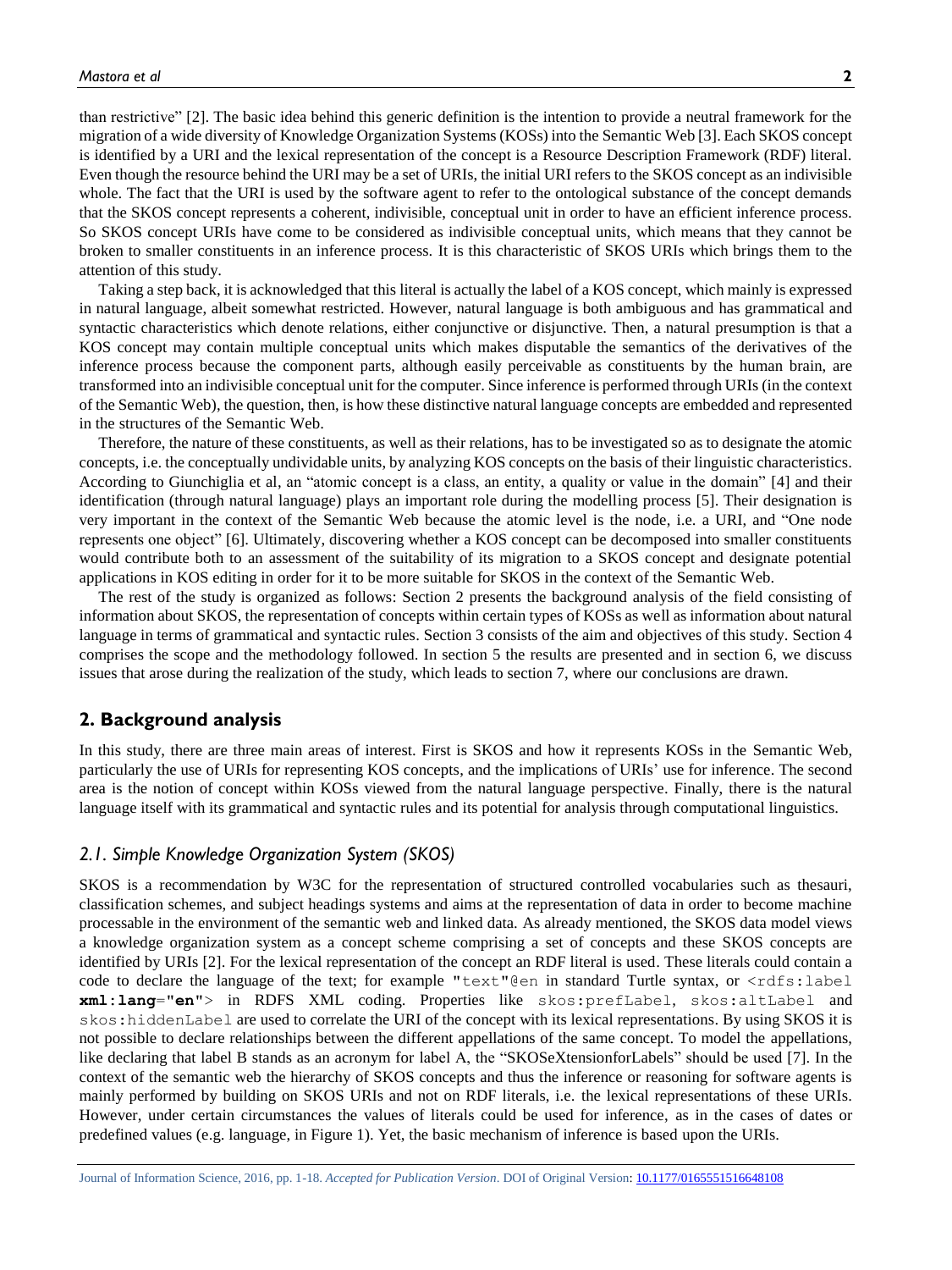Thus, the point of interest is the ontological substance of concepts and not their names. These names (lexical representations) could be used in querying or as descriptive information which explains to the user the meaning of the underlying concepts in a human understandable language. Figure 1 visualizes a fragment of a thesaurus (Eurovoc) and the relation ("skos:exactMatch") of a specific concept with another thesaurus (GEMET), all expressed in SKOS. The oval shapes represent nodes which are identified by a URI and they could serve as objects or subjects to new triples. The rectangle shapes represent literals which are end-points and they cannot be subject to new connections.

As already mentioned, although it does not provide a restrictive definition about what a concept is, SKOS defines sufficiently and restrictively the relations between concepts. It "distinguishes between two basic categories of semantic relation: **hierarchical** and **associative**. A hierarchical link between two concepts indicates that one is in some way more general ("broader") than the other ("narrower"). An associative link between two concepts indicates that the two are inherently "related", but that one is **not** in any way more general than the other" [2]. The hierarchical relationships could be a rather generic subsumption relationship of broader-narrower or they could be considered as transitive, i.e. functioning as an "is-a" relationship. For example, if the concept "Canary" has a broader concept of "Bird" and a narrower concept of "Frilled canary", these relations could be specified as skos:broaderTransitive skos:narrowerTransitive respectively. This transitivity allows an agent to assume that every "Frilled canary" is a "Bird". On the contrary, in the case of the concept "Vehicles" [\(http://id.loc.gov/authorities/subjects/sh85142531\)](http://id.loc.gov/authorities/subjects/sh85142531) in LC authorities, for which the broader concept is "Transportation" and the narrower concept, "Wheels", the aforementioned inference is not valid because, obviously, every "Wheel" is not a means of "Transportation". At this point it should be stated that such clarity and consistency in the definition of relationships is rare in traditional KOSs, therefore the use of the SKOS transitive property is equally rare, as shown in the SKOS Implementation Report [8].



**Figure 1**.Graphical representation of three concepts and their relationships from two different thesauri expressed in SKOS. The labels of the concepts from Eurovoc appear in various languages while the one from GEMET only in English.

For an effective use of SKOS relations, KOS terms must comprise atomic concepts. When they do not, inferred relations are ambiguous or controversial. For instance, the Dewey Decimal Classification (DDC) term "747.3" stands for "Ceiling, walls, doors, windows" which is a subcategory of "Interior decoration". As a SKOS URI, this term is used as a single concept, without one being able to refer to either "doors" or "windows" individually. Therefore, every attempt to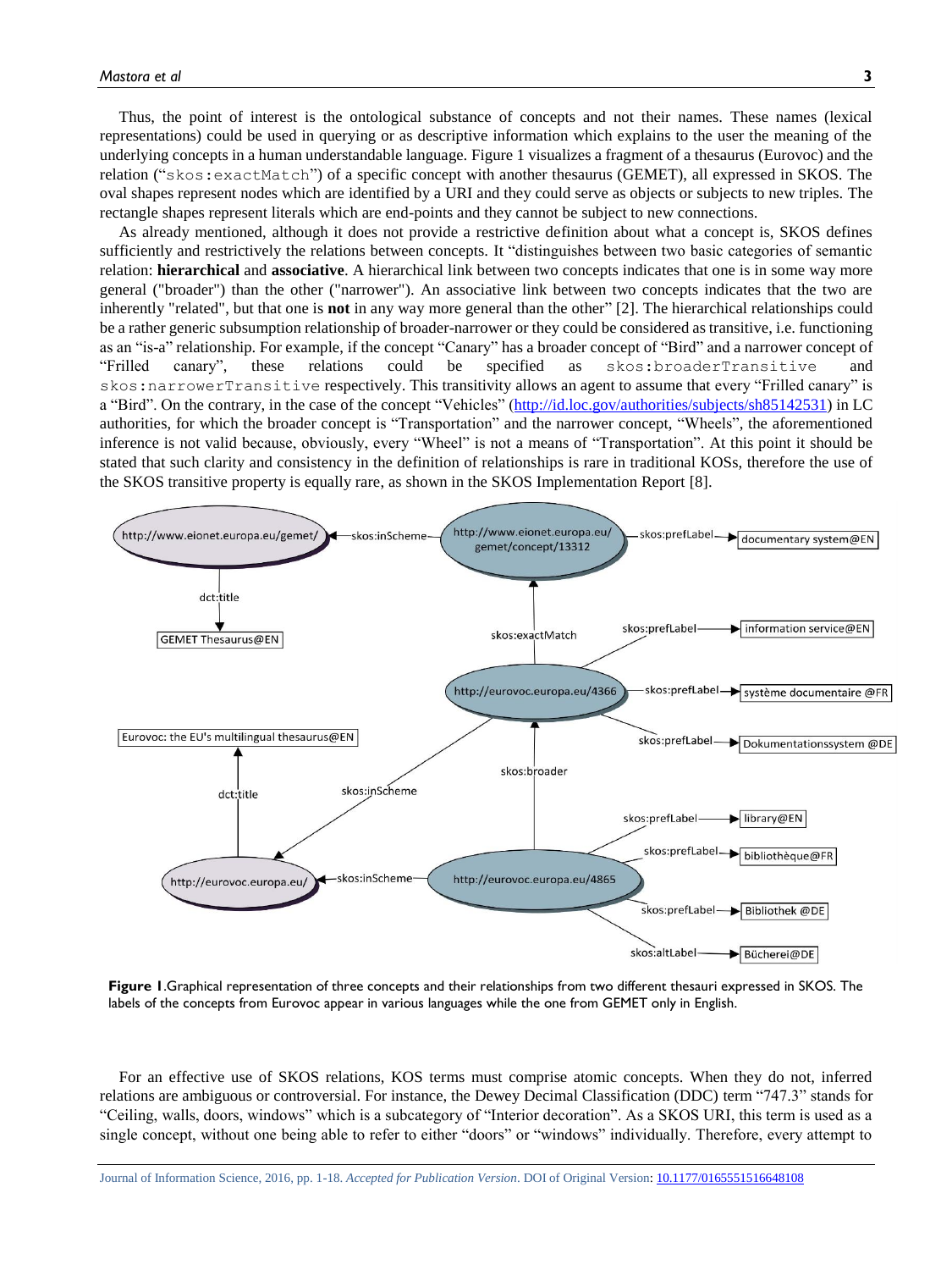semantically relate any of the constituents of the "747.3" term (concept) with another concept, consequentially, applies the same semantic relation to all its constituents. But what would be the semantic outcome if "Ceiling, walls, doors, windows" was related to a specific material like "bricks" with the predicate "made of"?

#### *2.2. Concepts in KOS and Natural Language*

Knowledge Organization Systems (KOSs) "are mechanisms for organizing information" [9]. They are artefacts which "should be understood as systems basically organizing concepts and their semantic relations" [10] and they "are used to organize materials for the purpose of retrieval and to manage a collection" [9]. Basically, a KOS term mainly stands for the concept this term represents, as delivered in any KOS through time and space. "Concept-based IR represents both documents and queries using semantic concepts, instead of (or in addition to) keywords, and performs retrieval in that concept space" [11]. KOSs are meant to organize information, either for a particular domain or with a broader coverage, serving, in any case and in principle, as a convention for expressing an area of interest in a way that its constituents are effectively communicated towards and among the targeted audience. And, depending on their expressiveness, KOSs are also structured on the basis of various kinds of explicit relationships, such as hierarchical, equivalence (synonymy), relatedness and translation.

In this paper we abide by the principle that "concepts should be considered the building blocks of all forms of KOS" [12]. A priori, in the KOSs' universe, an atomic concept is each term of the KOS. But what is the correlation of the KOS concept with natural language concepts, so that each of them can represent the other with consistency? This is fundamental since the Semantic Web is oriented to concept-centric approaches. SKOS itself "has implied the predominance of the *concept-based thesaurus* approach over the *term-based thesaurus* approach" [13]. But each type of KOS defines in its own context and through its own rules what constitutes a concept. For the purpose of this study, we refer to three representative KOSs from three different categories: a thesaurus (Eurovoc) [14], a subject headings system (Library of Congress Subject Headings - LCSH) [15] and a classification scheme (Dewey Decimal Classification - DDC) [16]. All are available in SKOS.

A Thesaurus is defined by ISO 25964 as a "controlled and structured vocabulary in which concepts are represented by terms, organized so that relationships between concepts are made explicit, and preferred terms are accompanied by leadin entries for synonyms or quasi-synonyms" [17]. Each term can be one word or a compound term which is a term "that can be split morphologically into separate components" [17]. Traditionally, thesauri are lexical resources carrying semantic information on instances of a certain natural language, mainly expressing this information through synonymy relations. A Subject Headings system is a controlled vocabulary which also uses terms in a way similar to thesauri. Additionally, these terms may be subdivided by the addition of a subheading. LCSH was one of the first libraries' vocabularies which was converted into SKOS [18]. Classification schemes have different origins. The principle 4.14 in the DDC introduction declares that: "Since the parts of the DDC are arranged by discipline, not subject, a subject may appear in more than one class". DDC is primarily expressed in the form of notations but, according to Mitchel [19], the notation (i.e. DDC number), the lexical representation of the notation and the URI of a DDC class may be used interchangeably as long as they represent the same subject.

Thus, for all the above KOSs, the SKOS URI is the indivisible unit for the representation of a concept into the semantic web. This principle leads to the problem area of how indivisible concepts are treated at language level. In terms of syntax, we accept here that the fundamental unit of natural language is the word, which Pinker calls the "syntactic atom" [20] in a sense that it cannot be split. It is a fact, though, that there is no one-to-one relation between words and concepts. And although a noun often stands for a concept, in many cases a concept is represented by a multi-word unit which may comprise various parts-of-speech, like "Social Anthropology" (adjective, noun) or "Mainframe Computers" (noun, noun). Additionally, there are cases where the collocation of the words forms a whole new meaning which is different from the meaning of each of the parameter-words, as in the case of "greenhouse effect". The aforementioned cases are considered compound terms; therefore they stand for atomic concepts as perceived in the natural language context.

On the other hand, the usage of composite terms is common practice in KOSs. These composite terms comprise two or more natural language concepts with a kind of relation between them. For example, the heading "Sports for children" (LCSH [http://id.loc.gov/authorities/subjects/sh85126925\)](http://id.loc.gov/authorities/subjects/sh85126925) could not be considered as an atomic concept, since it could be represented as two different KOS terms, i.e. "Sports" and "Children" with a specific predicate to relate them. At this point an additional remark should be made. Actually, in the example "Sports for children", these concepts are also expressed independently within the same KOS, i.e. LCSH. As there is no provision for formalistically declaring this specific kind of relationship between these two concepts, a natural language relation is used, i.e. "for", and a composite term is formed instead. However, even if there was such a provision on the KOS part, this type of relation could not be brought to SKOS.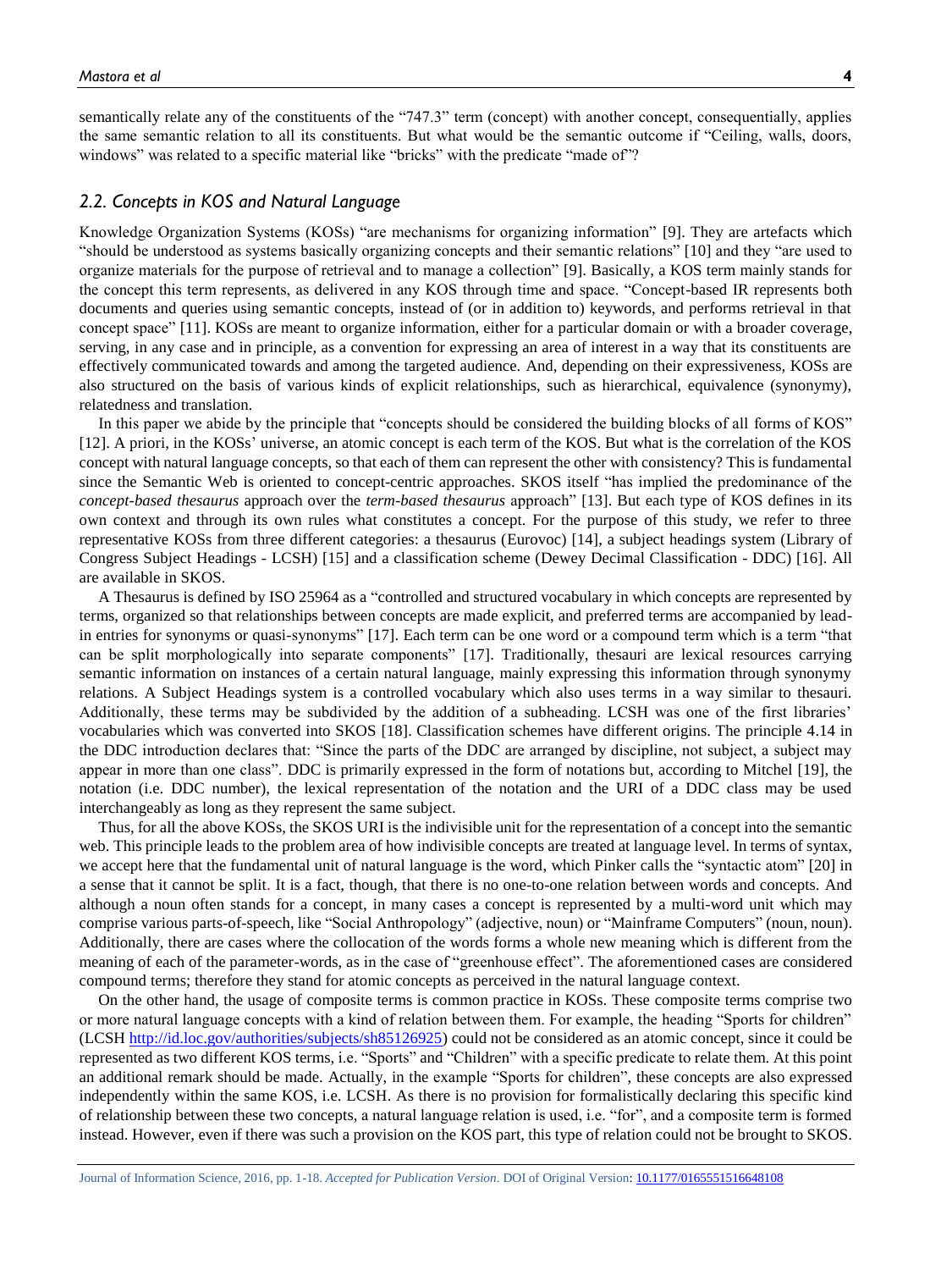Other cases of divisible KOS terms comprise the ones which enumerate natural language concepts, either with the use of commas (asyndeton schema) or with conjunctions (and, or). In these cases there clearly is no dependency relation; therefore, the assumption that these formations are independent conceptual units is mostly true.

Furthermore, at a different level, in many cases there is no one-to-one correlation between languages, not even in the case of scientific terminology. It is then that lexical gaps emerge, in a sense that certain concepts "do not have a succinct representation in a given language. However, they can be expressed as a free combination of words" [21]. So, in any given language, anything that can be expressed as a single noun may be expressed as a multiword unit in another language. For example, the German word "Zeitgeist" has no analogue in English; instead the multiword unit "spirit of the age" could describe the meaning.

The URIs of the semantic web are sufficient for efficient processing of information by software agents but "if the Semantic Web is to be queried by humans, there will be no other way than dealing with the ambiguousness of human language" [22] because users will consult the URIs and they will understand their meaning mainly through their labels, i.e. RDF literals. So, there is the need for a "mechanism that maps natural language texts to these concepts" [11]. A representative example of such ambiguousness is the following: Eurovoc comprises the term "*underground literature*" as a non-preferred term of "*grey literature*" classified under the Broader Term "*document*". In LCSH the term "*underground literature*" is classified under "*literature*" and the scope note explains "*here are entered works about publications issued clandestinely and contrary to government regulation*".

#### *2.3. Natural Language: morphology, syntax and computational linguistics*

Natural language is both fundamental and complicated as a communication system; therefore it has been the subject of many disciplines. Linguists, psychologists, neuroscientists, philosophers and computer scientists have all contributed to the studying of natural language. For the purpose of this study the focus lies with the linguistic perspective and particularly with the morphological and syntactic aspect in terms of meaning extraction. Rightfully, this is a study area of semantics. And since it has been established that words and meaning are not in a one-to-one relationship, the quest of meaning can take many routes. One of them is defined by Portner who thoroughly discusses the ideas of formal semantics through various constructions including grammatical and syntactic formations. He states that "most famously supported by the philosopher Quine, the theory of [meaning] holism claims that the meaning of a word or phrase or sentence depends on its relationships with other words, phrases, and sentences" [23]. It is this functional aspect of linguistic units which is the particular subject of our study.

Natural language has rules, norms and patterns concerning its morphology and syntax. Some rules are strict; some others are subject to a looser implementation. The morphology and the austerity of rules differ among various natural languages. "Linguists group the words of a language into classes (sets) which show similar syntactic behaviour, and often a typical semantic type. These word classes are otherwise called syntactic or *grammatical categories,* but more commonly still by the traditional name *parts* of speech (POS)" [24]. Concerning the morphology of language, a Part Of Speech denotes its use either autonomously or within a certain context. At the syntax level, a Part Of Speech is seen with regards to its position within a phrase in relation to the other Parts Of Speech in the same phrase. Murphy [25] stated that "syntactic variables (like the presence or absence of an article), and morphological variables (like verb vs. noun endings on words) can be used as cues about what the word may mean". In his work on semantic primitives, Wilks states that "A primitive (or rather a set of primitives plus a syntax etc.) is a reduction device which yields a semantic representation for a natural language via a translation algorithm and which is not plausibly explicated in terms of or reducible to other entities of the same type" [26]. He goes on to discuss an example about a 'noun' which, in linguistics, is not further reducible and is not normally considered to be explicable in terms of entities of any other type. But it is not only nouns or one-word terms that can be considered as non-dividable units. Sometimes more nouns are required to form a non-dividable conceptual unit, as already mentioned in the previous section.

In all languages, words (and entire word classes) can be divided into the two broad classes of content (or major class) words and function (or minor class) words. Nouns, verbs, adjectives, and adverbs are content words, and adpositions, conjunctions, and articles, as well as auxiliaries and words classified as `particles' are function words [27]. Although this is a generally acceptable classification, for the purpose of this study, some kinds of adverbs, like *today*, *now* and *more*, are considered as function words. Content word classes are generally open (i.e., they accept new members in principle) and large (comprising hundreds or thousands of words), and content words tend to have a specific, concrete meaning. They tend to be fairly long (often disyllabic or longer), and their text frequency is fairly low. By contrast, function word classes are generally closed, i.e. made of finite sets and hardly expandable. Function words tend to have abstract, general meaning (or no meaning at all, but only a grammatical function in specific constructions, i.e. concerning the correlations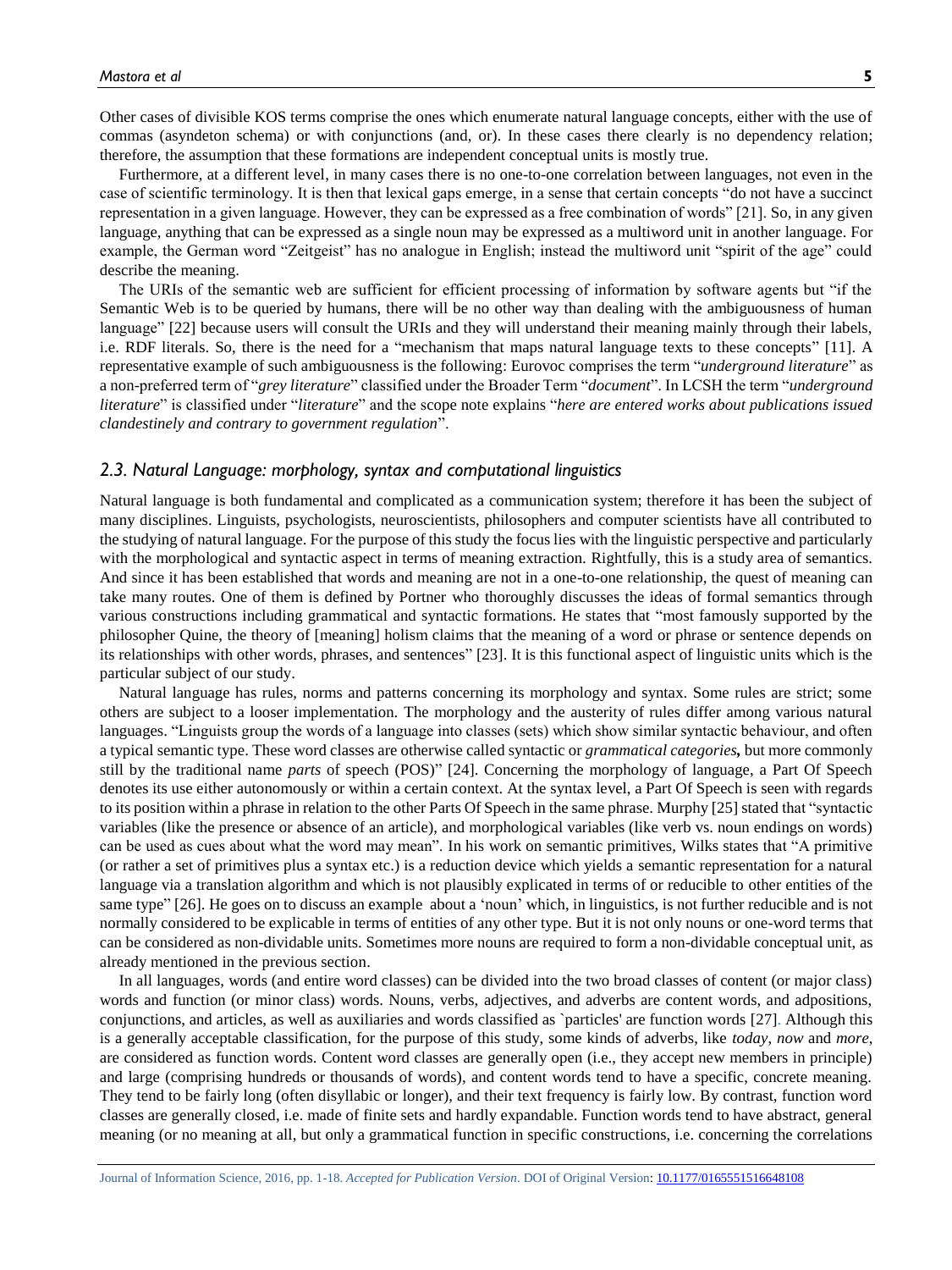After verbs and prepositions, conjunctions are the most important carriers of semantic relations in (complex) sentences. While verbs and prepositions typically determine the inner structure of elementary situations, conjunctions are the carriers of the semantic relations between different situations [28]. This fact is of major importance when sparse data is studied, as is the case with the three KOSs we are studying, since they mostly comprise elliptical sentences.

In his work, Booij stated that "the relationship between inflectional forms and their semantics is not that straightforward. Thus, inflectional phenomena give a perfect illustration of how complex the relation between form and meaning in natural languages can be" [29]. Nevertheless, he reported some morphological markings on nouns, verbs and adjectives that are mostly common in the languages of the world. For nouns, some markings are the Number (singular, plural, dual etc), the Case (nominative, genitive, accusative etc.), Definiteness and Gender, and for Adjectives, Degree (positive, comparative, superlative), and again Number, Gender, Case and Definiteness. He also identified common markings for verbs such as Tense (present, past, future), Aspect (imperfective, perfective etc), Mood (indicative, subjunctive, imperative etc.), Voice (active, passive etc.), Number (singular, plural etc), Person (first, second, third) and Gender. These findings are also supported by Murphy [25] who stated that "It is our basic concepts of objects, event, and properties that lead languages to tend to have similar morphosyntactic properties." Additionally, it would be both interesting and informative for the reader to browse The World Atlas of Language Structures [30] for a thorough presentation of language structures and use it as a tool for comparing certain features among the languages of the world. It is evident that there are features which commonly apply in a number of languages, independently of the family they belong to. For example, Greek, which is a highly inflectional language, shares the "*order of noun and genitive"* with Dutch, French, German and Hebrew, while the *noun-phrase conjunction* of *"and* being different from *with"* is shared with English, Finnish, Hebrew and Russian. Greek also shares the "*adjective-noun order"* with Dutch, English, Finnish, German and Turkish, while the *periphrastic causative construction*, which is classified as "*purposive but non-sequential",* is common in Greek, Finnish, Hebrew, Korean, Maori and Russian, among others.

"The field of computational linguistics (CL), together with its engineering domain of natural language processing (NLP), has exploded in recent years. The focus of research in CL and NLP has shifted over the past three decades from the study of small prototypes and theoretical models to robust learning and processing systems applied to large corpora." [31]. "Most NLP systems today are not monolithic entities, but rather consist of distinct components, often arranged in a processing pipeline. For example, identification of semantic role (e.g., agent, patient, theme) depends on syntactic parsing, which in turn depends on part-of-speech tagging, which in turn depends on tokenization" [31]. In this study we are particularly interested in the potential of the *parsing* process which is referred to as "the process of automatically analyzing a given sentence, viewed as a sequence of words, in order to determine its possible underlying syntactic structures" [31]. This process is of interest with regards to the semantics it can convey through formalization.

## **3. Aim and objectives**

The aim of the study is to demonstrate the extent to which the label of SKOS concepts – as expressed in KOS terms – can/should decompose into smaller constituents towards assuming better results for the inference process. For this purpose, the study examined the natural language description of labels originating from representative KOSs, i.e. a thesaurus, a subject headings system, and a classification scheme. In order to fulfil the aim of the study, the following questions were addressed.

- What is the natural language evidence which advocates towards the divisibility of KOS terms?
- What is the natural language evidence which advocates towards the indivisibility of KOS terms?
- To what extent is each type of evidence present in the selected KOSs?
- To what extent is each KOS appropriate for migration to SKOS?

The study attempts to answer the aforementioned questions by conducting morphosyntactic analysis, i.e. exploit the typological classification of languages in terms of their morphological and syntactic characteristics, of the RDF literals (i.e. the labels) of SKOS concepts by implementing Natural Language Processing techniques, i.e. Part-of-Speech (POS) tagging. Through morphosyntactic analysis, the latent intra-term (not inter-term) relationships are designated, which denote the presence of more than one natural-language concept within the KOS terms.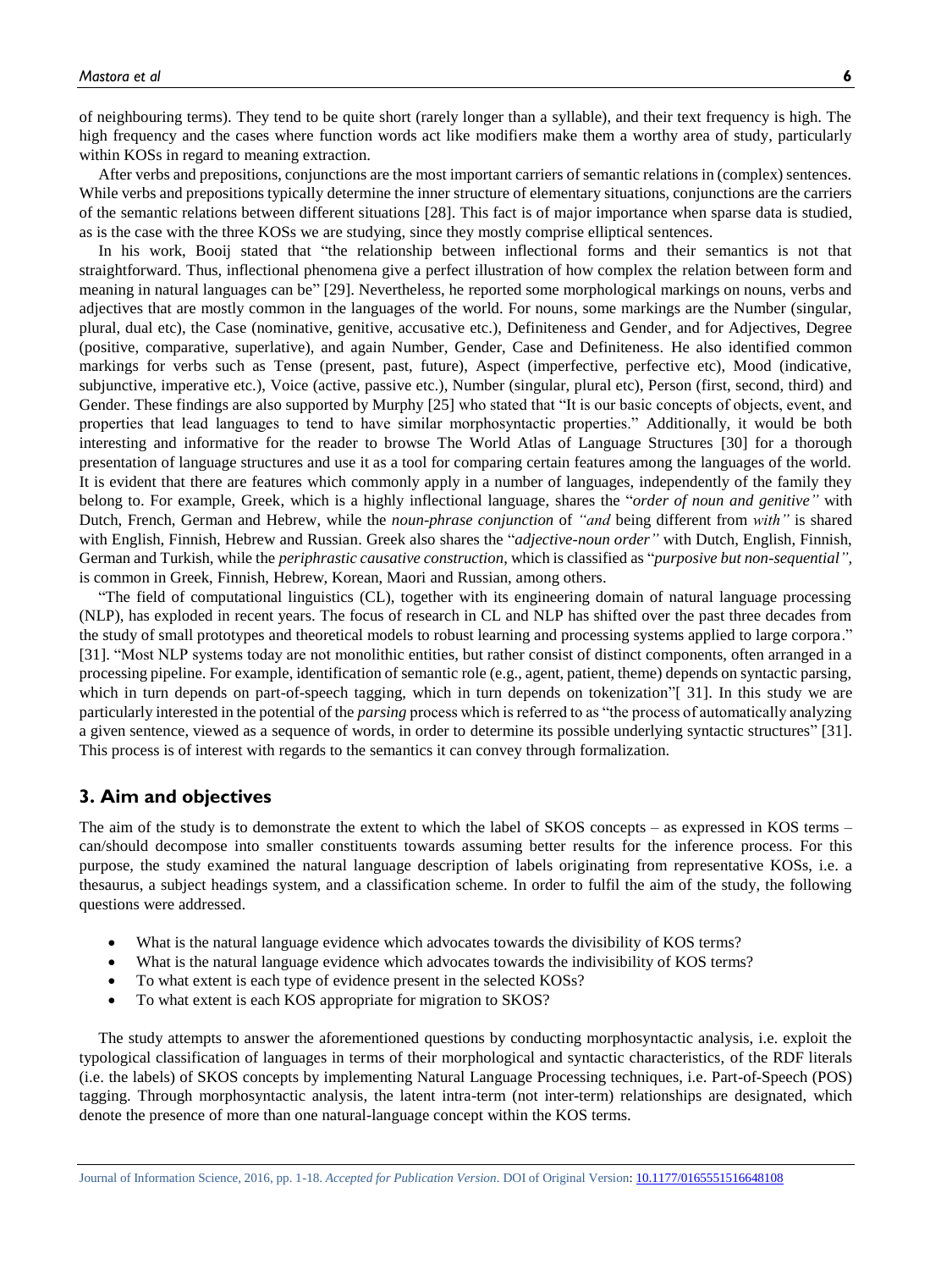Briefly, for the purpose of this study, we used three KOSs, a POS tagger and a suite of tools for managing and querying the data in order to group the data based on certain criteria. More information on the scope and methodology is given in the following section.

## **4. Methodology**

In this section, information is deployed on the methodology we followed, as well as on the tools used, along with certain decisions and restrictions that apply for the management and analysis of the data. In order to address the questions of this study three types of KOSs were selected, namely the multilingual thesaurus Eurovoc [14], the Library of Congress Subject Headings (LCSH) [15], and the Dewey Decimal Classification (DDC) system [16]. Thesauri, subject headings and classification schemes are the three most frequent kinds of KOSs used in the context of libraries.

At this point we have to mention that we used the Greek versions for examining the literals. Such a choice was made due to two contradictory facts and a counterbalancing solution. Firstly, KOSs comprise elliptical phrases, that is, mainly noun phrases with few words, which means that they offer limited contextual information in terms of morphosyntactic analysis. Secondly, POS taggers need rich contextual information in order to efficiently assign the right types of words during the morphosyntactic analysis. In the studied literals, with an average of 2.93 words per entry (ranging from one word to a maximum of 25 words per entry), the POS tagger would face challenges in determining the right types of words. For example, in English, the word "turn" isolated from a richer context could stand either for a verb or a noun. The counterbalance is Greek's rich morphology, i.e. high inflectionality, which overcomes to a certain extent the aforementioned limitations due to the fact that it is more likely to define accurately and unconditionally a part of speech, regardless of its syntactic context. This attribute makes Greek more appropriate for our analysis. Still, we have to note that in Greek, too, there are some cases of morphosyntactic ambiguousness. One such case is encountered in the forms of the plural feminine of nouns in nominative or accusative case and the second person of verbs in singular number, as in the case of "προσθέσεις" (prosthéseis), which stands for either "additions" or (you) "add".

The Eurovoc thesaurus is multidisciplinary and available in Greek. The version used was reproduced and adapted from the original language editions of the *Eurovoc Thesaurus (Edition 4.3)* ©European Communities, 2008 [\(http://Eurovoc.europa.eu/\)](http://eurovoc.europa.eu/) and contained 6,882 descriptors. In terms of LCSH, the May 2013 complete authorities version by the National Library of Greece (NLG) was used, which contains the Greek translation of selected LC Subject Headings, and is referred to in this text as *LCSH (NLG corpus)*. From 55,204 subject headings in total we isolated the ones that were declared to be a translation of LCSH, numbering 19,986 records. The entries we finally used were at the subfield level, amounting to 30,073 overall. After having performed subfield deduplication, the uniquely identified subfields reached 10,308. We chose to work in the subfield level because we consider that subfields constitute the smallest autonomous functional units of a heading. Finally, concerning DDC, we used the 13th abridged edition translated into Greek by the Greek National Documentation Centre. DDC delivered 5,398 entries, which were reduced to 3,811 by the deduplication process.

Before proceeding any further, we have to define the terms "entries", "tokens" and "words", as used in the context of this study. An *entry* is each sequence of characters or groups of characters which is defined as an individual listing within the contents of KOSs. More specifically, an entry for Eurovoc is each preferred term, i.e. descriptor; for LSCH (NLG corpus) it is every subfield; and for DDC it is the lexical representation of each decimal notation. Notes of any kind are not included as entries. In this study the words "entries" and "terms" – when referring to KOSs in general – are used interchangeably, but a distinction was considered appropriate for presenting the metrics so that there would be no confusion with the word "terms" and its established use in the context of thesauri. *Tokens* are every significant unit (character or group of characters) which was assigned a POS characterization; it may be a word, digit(s) or punctuation mark. *Words* are the remaining sequences of characters if we exclude digits and all punctuation marks as well as other non-lexical symbols from the identified tokens.

The morphosyntactic analysis was implemented using the POS tagger developed by the Greek Institute for Language and Speech Processing (ILSP) [32]. The ILSP-NLP POS tagger handles Greek texts and is freely available as a web service at [http://nlp.ilsp.gr/soaplab2-axis/.](http://nlp.ilsp.gr/soaplab2-axis/) In the case of our study, the input was an xml document containing the KOS entries (one entry per row) and the output was an xml document with the POS tagged entries and the lemmas for each token. Figure 2 depicts an excerpt of the tagger's output. The Eurovoc entry is the term "χάρτης εκπαιδευτικών ιδρυμάτων" (chártēs ekpaideutikṓn idrymátōn), which stands for "map [of] educational institutions". The outcome is the morphosyntactic annotation for each word, along with its respective lemma.

The full tag set is available at http://nlp.ilsp.gr/nlp/tagset examples/tagset en/. In this study we only present the identified-within-our-data parts of speech. It should be noted that some pre-processing of data was necessary to remove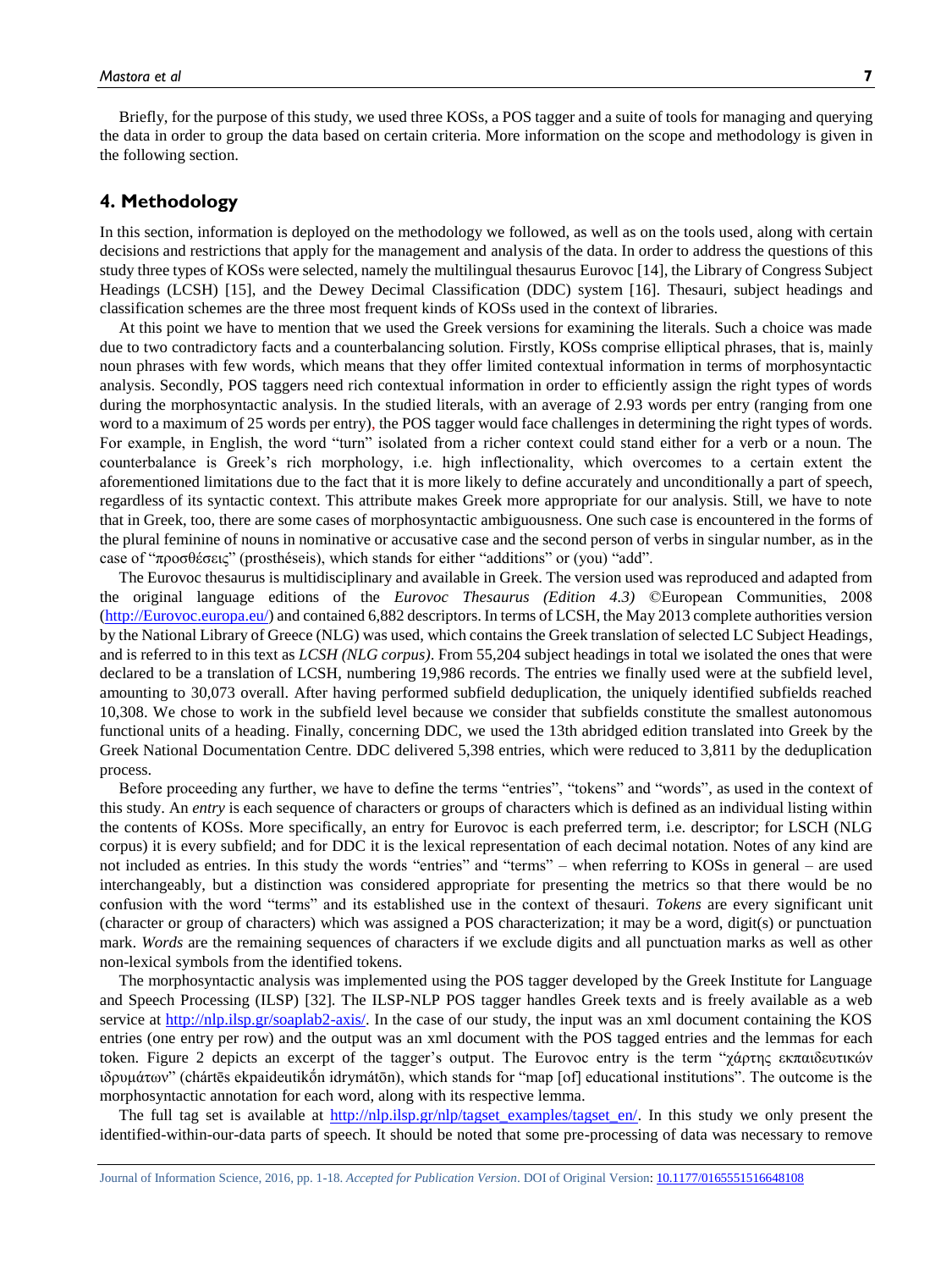punctuation that caused problems, such as the % and \* symbols. Additionally, some post-processing was also required so that the data would be computable.

```
Eurovoc entry: 
<p id="EUR.224">χάρτης εκπαιδευτικών ιδρυμάτων</p>
Tagger's output: 
 <p id="EUR.224"> 
   <s id="s224" casing="lowercase">
     <t id="t544" word="χάρτης" tag="NoCmMaSgNm" lemma="χάρτης"/>
     <t id="t545" word="εκπαιδευτικών" tag="AjBaNePlGe" lemma="εκπαιδευτικός"/>
     <t id="t546" word="ιδρυμάτων" tag="NoCmNePlGe" lemma="ίδρυμα"/>
   </s> 
 </p>
```
**Figure 2.** Excerpt of tagger's output.

The direct outcome of the tagger is only part of the required solution. The POS tagging process already described has provided the clues towards forming the criteria for classifying the KOS entries (terms) as divisible or indivisible with regards to the conceptual units they carry. To give an example of the analysis process, let us consider the term "Oil and natural gas". The morphosyntactic analysis reveals the Parts-of-Speech, i.e. two Nouns (oil, gas), one Adjective (natural) and one Conjunction (and). The fact alone that there are two nouns in this elliptical (multiword) phrase alerts about the existence of multiple concepts, since most concepts are expressed by nouns. But it takes more to draw a definite conclusion. It is the co-occurrences of parts-of-speech along with their morphosyntactic characteristics that will lead to more accurate answers. In the above example, the analysis reveals that the four words comprise two natural language concepts, i.e. "oil" and "natural gas". This assumption is strengthened by the syntactic pattern (Noun - Conjunction - Adjective - Noun) which implies that the conjunction actually connects (apparently with no dependency relationship) the two nouns, one of which is accompanied by an adjective. The noun and the adjective form one conceptual unit and the other noun is another conceptual unit. The use of the conjunction "and" has brought the two concepts under one KOS term. We need to clarify, though, that this example is a simplification, matching the low inflectionality of the English language. In highly inflectional languages more complex structures need to be analyzed, as in the case of Greek.

Therefore, so far, for delivering the results of the study regarding the typology of the Greek language, the outcome of the POS tagging process and the identified POS co-occurrences, i.e. syntactic patterns, are examined for each KOS. The purpose of this workflow is to designate the criteria for classifying the groups of labels for the ten most frequent syntactic patterns for each KOS into either divisible or indivisible conceptual units. In the results' analysis section the reason for choosing the ten most commonly occurring patterns is justified. Furthermore, the study examines a number of criteria in particular (effective for the overall set of data, not just the ten most common patterns) which advocate towards the divisibility of the literals and are presented individually in the results' analysis.

In addition to the above criteria, we categorized the parts-of-speech on the basis of "open" or "closed" word classes, as they are described and defined in subsection 2.3. In this study there is particular interest in the words of the "closed" word class, among which, *prepositions* have a more significant role since they can transform the dependencies between syntactic units, whereas *articles* have little effect in that regard. *Pronouns* may serve syntactically as nouns, yet they offer no additional information without their assignment to the word they substitute. Therefore, their designation in the context of a phrase may convey meaning as long as they are assigned to certain words. Clearly, the "open" word class carries the opposite features, with their main characteristic being that they are potentially infinite. Such words are *nouns*, *verbs* or *adjectives*. Generally, *adverbs* may be considered either closed or open according to whether they derive from *adjectives* or not. *Adverbs* that derive from *adjectives* are grouped in the open word class inheriting their "openness" from the *adjectives* class. Here, we consider *adverbs* as an "open" word class due to the fact that additions to the overall group are possible.

The notation "inflected" – "invariable" refers to the discrimination of Parts of Speech according to whether or not, in terms of inflections, they can take various grammatical forms.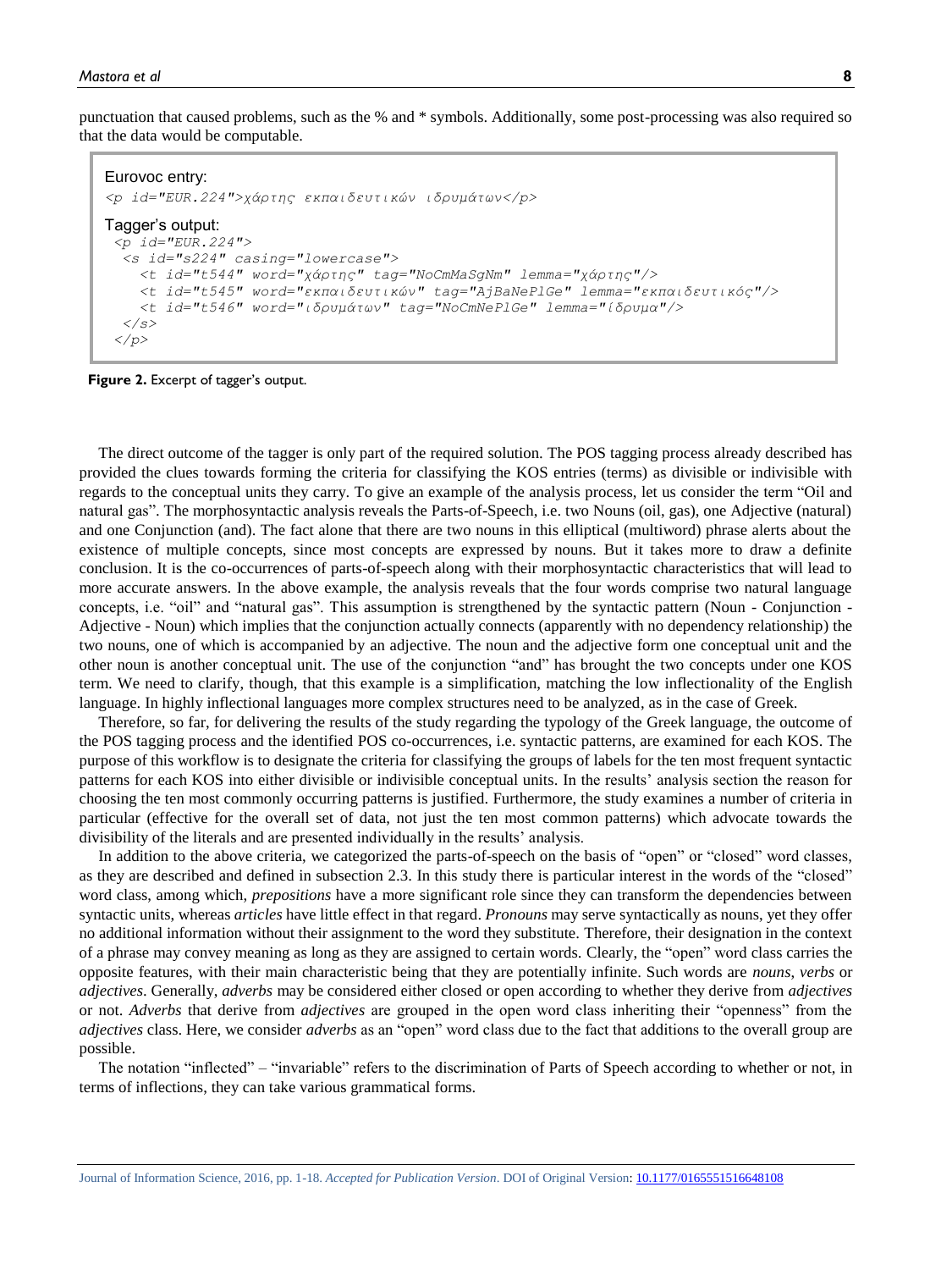## **5. Results Analysis**

In this section we present the metrics and their analysis resulting from the Part-of-Speech tagging procedure and the outcome of the KOS terms categorization according to the criteria already referred to. The specific criteria are deployed later in this section. Table 1 depicts some general purpose rates concerning the recorded number of entries, words and tokens, as well as the average number of words and tokens per entry for each of the examined KOSs.

As already mentioned in the Methodology section, the first outcome of this study was the distribution of the designated Parts of Speech in each KOS as shown in Table 2; rates refer to the number of tokens per KOS. As depicted, and with regards to the total number of words for each KOS, Eurovoc is comprised of 4.10% of "closed" class words, LCSH (NLG corpus) of 8.42%, and DDC of 19.15%. Overall, the number of POS with a rather significant presence is very limited. Excluding *common nouns* and *adjectives*, in Eurovoc only five (four if punctuation is also excluded) POS exceed the rate of 1%, while seven (or five without punctuation) in LCSH (NLG corpus), and nine (or seven without punctuation) in DDC. It was also observed that although verbs – along with nouns – are normally considered as the head of a clause, in the case of KOSs there are very few verbs detected. This means that, consequently, the functional characteristics of verbs, which mainly denote action, are absent in KOSs. It is made clear then that KOSs almost exclusively store nominal phrases, which are considered elliptical (short) sentences. As shown in Table 2, *nouns*, and specifically *common nouns*, are the most frequent POS in all three KOSs.

|                        | Eurovoc | LCSH (NLG corpus) | <b>DDC</b> |
|------------------------|---------|-------------------|------------|
| Number of entries      | 6,882   | 10,308            | 3,811      |
| Number of tokens       | 15,234  | 23,670            | 16.414     |
| Number of words        | 15,067  | 20,497            | 14,613     |
| Words per entry (avg)  | 2.19    | 1.99              | 3.83       |
| Tokens per entry (avg) | 2.21    | 2.30              | 4.31       |

**Table 1**. KOS entries, tokens and words.

Also worth mentioning are the rates for *Proper nouns*, which, in terms of tokens per KOS, comprise 4.29% in Eurovoc, 5.11% in LCSH (NLG corpus) and 6.07% in DDC. The inclusion of Proper Nouns within the KOSs is part of a broader discussion on whether a Named Entity is itself considered to be a concept or is an instance of a generic concept. It appears that to a certain extent some Named Entities (here in the form of *Proper Nouns*) are considered by KOSs as concepts.

But, even though it is generally accepted that nouns are important meaning carriers, Table 2 cannot provide all the required information for the attempted analysis. It mostly offers clues which have to be further analyzed considering the information recorded in Table 3, which lists, in descending order, the ten most frequent co-occurrences of POS combinations for each analyzed KOS. Therefore, the analysis also involves the designation of POS co-occurrences in order to classify the conceptual units as either divisible or indivisible.

Additional information, such as the grammatical case of words, is also sometimes required for carrying out the aim of this study. Let us assume the case of Dewey's entry *Mésa tekmēríōsēs, ekpaideutiká mésa, mesa enēmérōsēs dēmosiographía; ekdotik*ḗ" (*Μέσα τεκμηρίωσης, εκπαιδευτικά μέσα, μέσα ενημέρωσης· δημοσιογραφία· εκδοτική*), which stands for "*Documentary media, educational media, news media*" (DDC 070.1). We isolate the word "mésa" for further analysis. The word "mésa" is translated as "in" or "within" as an adverb or "media" as a noun. In this example, it would be incorrect to tag the word as an adverb. Taking into account the fact that in the case of "ekpaideutiká mésa" there is a preceding adjective (neuter, plural, nominative) then the word "mésa" is a (neuter, plural, nominative) noun. This decision is also assisted by the position of the word which is at the end of the elliptical phrase (*ekpaideutiká mésa*) which would be the right place for an adverb if it accompanied a verbal, not nominal, phrase. In the case of "*Mésa tekmēríōsēs*", again, it would be incorrect to define the word "mesa" as an adverb, since it accompanies a noun in the genitive case, i.e. the structure is [Noun Nominative + Noun Genitive], which is a common way for expressing dependency or specialization of a certain entity. The position of the word, i.e. at the beginning of the phrase, is, again, an indication of it being a noun and not an adverb. Instead, in the case of "Metakínēsē plēthysmṓn pros, apó, mésa se koinótētes" (*Μετακίνηση πληθυσμών προς, από, μέσα σε κοινότητες*), which stands for "Movement of people to, from, within communities" (DDC 307.2), it would be accurate to designate the word "mésa" as an adverb since it is followed by the preposition "to" and a noun, which makes it a common case of an adverbial prepositional phrase.

The job of unambiguously designating the parts of speech is, mainly, the job of the POS tagger. But, it is also part of this study to take into consideration such rules in order to define the levels and the criteria of analysis. Therefore, assigning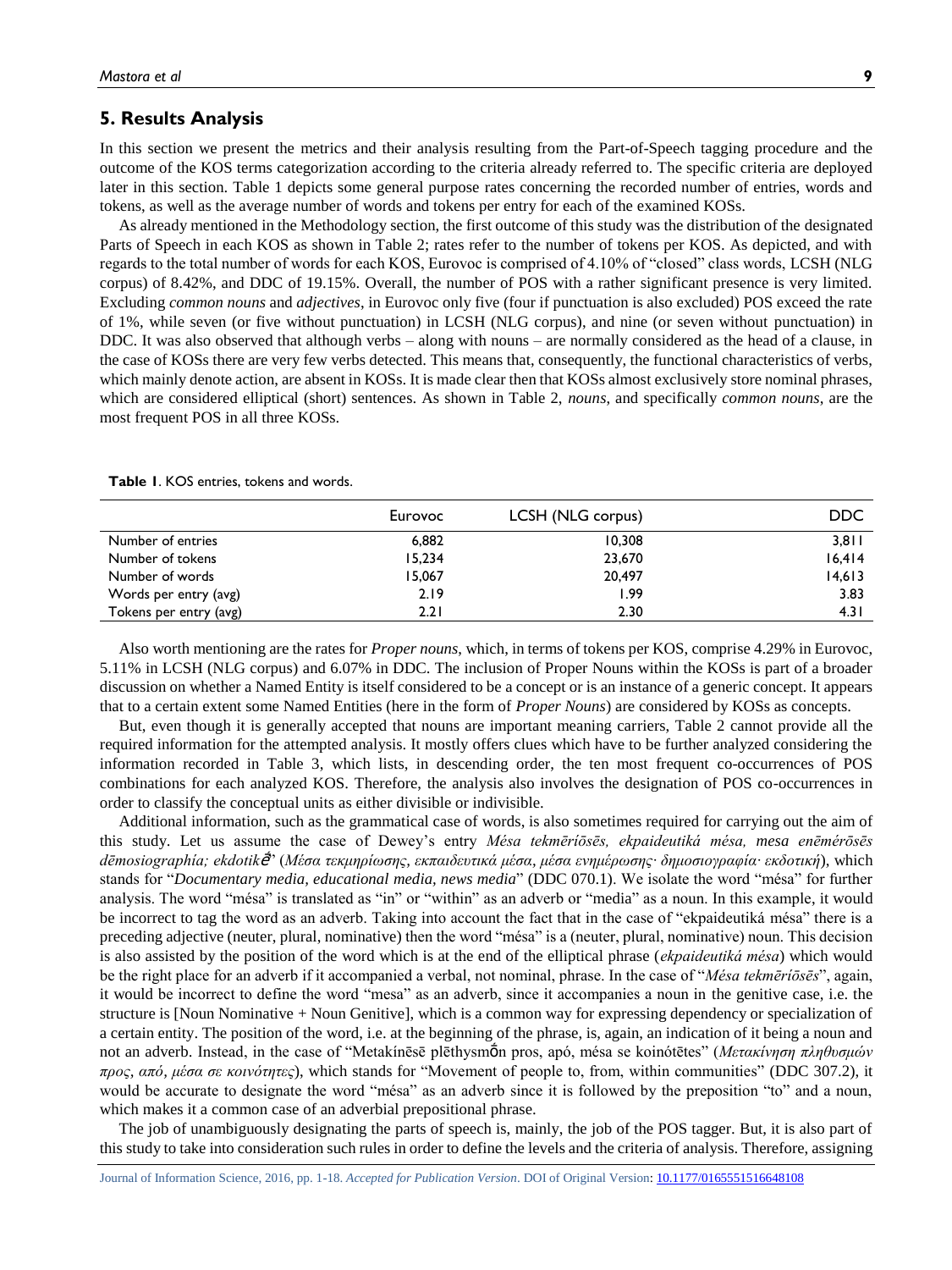a word to a certain part of speech alone does not say much about the actual meaning of the word. For this purpose, apart from the general purpose data already mentioned, Tables 3 and 4 present the additional information needed for Table 5, part of the core results of the study.

| Part-of-Speech (POS)                | POS type            | <b>EUROVOC</b> | LCSH (NLG corpus) | <b>DDC</b>    |
|-------------------------------------|---------------------|----------------|-------------------|---------------|
| Adjectives [open], [inflected]      | <b>Basic</b>        | 3678 (24.14%)  | 4929 (20.82%)     | 3179 (19.37%) |
|                                     | Comparative         | 7 (0.05%)      | 18 (0.08%)        | 82 (0.50%)    |
|                                     | Superlative         | 9(0.06%)       | 4(0.02%)          | $(0.01\%)$    |
| Articles [closed], [inflected]      | Definite            | 101(0.66%)     | 337 (1.42%)       | 843 (5.14%)   |
|                                     | Indefinite          | 3(0.02%)       | $0(0.00\%)$       | $2(0.01\%)$   |
| Nouns [open], [inflected]           | Common              | 8443 (55.42%)  | 11825 (49.96%)    | 6443 (39.25%) |
|                                     | Proper              | 653 (4.29%)    | 1209 (5.11%)      | 997 (6.07%)   |
| Pronouns [closed], [inflected]      | Demonstrative       | $0(0.00\%)$    | $0(0.00\%)$       | 8(0.05%)      |
|                                     | Indefinite          | $0(0.00\%)$    | 5(0.02%)          | 98 (0.60%)    |
|                                     | Personal            | $0(0.00\%)$    | $0(0.00\%)$       | 4(0.02%)      |
|                                     | Possessive          | 5(0.03%)       | 27(0.11%)         | 12 (0.07%)    |
|                                     | Relative            | 6(0.04%)       | $0(0.00\%)$       | 36 (0.22%)    |
|                                     | Relative indefinite | $2(0.01\%)$    | $0(0.00\%)$       | $0(0.00\%)$   |
| Verbs [open], [inflected]           | Indicative          | 18 (0.12%)     | 34 (0.14%)        | 166 (1.01%)   |
|                                     | Participle          | 27 (0.18%)     | 21 (0.09%)        | 80 (0.49%)    |
| Numerals [open], [inflected]        | Cardinal            | 8(0.05%)       | 19(0.08%)         | 4(0.02%)      |
|                                     | Ordinal             | 15(0.10%)      | 18 (0.08%)        | 23 (0.14%)    |
|                                     | Multiplicative      | 5(0.03%)       | $(0.00\%)$        | $(0.01\%)$    |
| Adverbs [open], [invariable]        | <b>Basic</b>        | 82 (0.54%)     | 213 (0.90%)       | 220 (1.34%)   |
|                                     | Comparative         | $(0.01\%)$     | $0(0.00\%)$       | $0(0.00\%)$   |
|                                     | Superlative         | $0(0.00\%)$    | $0(0.00\%)$       | $0(0.00\%)$   |
| Adpositions [closed], [invariable]  | Prepart             | 69 (0.45%)     | 539 (2.28%)       | 195 (1.19%)   |
|                                     | Simple              | 299 (1.96%)    | 187 (0.79%)       | 601 (3.66%)   |
| Conjunctions [closed], [invariable] | Coordinative        | 98 (0.64%)     | 614(2.59%)        | 970 (5.91%)   |
| Particles [closed], [invariable]    | Negative            | 35 (0.23%)     | 17 (0.07%)        | 30 (0.18%)    |
| Residual [open], [n/a]              | Foreign word        | 314(2.06%)     | 276 (1.17%)       | 95 (0.58%)    |
|                                     | Symbol              | $0(0.00\%)$    | 4(0.02%)          | $0(0.00\%)$   |
| Abbreviations [open], [n/a]         | <b>AII CAPS</b>     | 240 (1.58%)    | 11(0.05%)         | 5(0.03%)      |
|                                     | Others              | $0(0.00\%)$    | 61(0.26%)         | 45 (0.27%)    |
| Punctuation [n/a], [n/a]            | Comma               | $2(0.01\%)$    | 1495 (6.32%)      | 946 (5.76%)   |
|                                     | Terminal            | $0(0.00\%)$    | 2(0.01%)          | 30 (0.18%)    |
|                                     | All others          | 203 (1.33%)    | 1691(7.14%)       | 910 (5.54%)   |
| Digits [n/a], [n/a]                 | Numbers etc         | 2(0.01%)       | 110(0.46%)        | 388 (2.36%)   |

**Table 2**. Part Of Speech (POS) tagging of KOSs.

A worthy observation of the data in Table 3 is about the overall proportion of the first ten syntactic patterns in each KOS. In Eurovoc and in LCSH (NLG corpus), they cover more or less 80% of the overall identified syntactic patterns, while in DDC they cover almost 44% of the overall patterns. Related information not depicted in Table 3 is that there are many unique syntactic patterns in each KOS. Eurovoc has 149 combinations appearing only once out of a total of 286 unique syntactic patterns; LCSH (NLG corpus) has 266 syntactic patterns appearing only once out of 474 unique patterns; and, DDC has 855 combinations appearing only once out of 1,128 patterns. The above data advocates towards the decision of including the ten most frequently occurring syntactic patterns in the core of the analysis. Still, although certain syntactic patterns carry enough information for implementing the aforementioned classification, some of the patterns need deeper linguistic analysis, beyond the POS level. Therefore, in order to provide answers regarding the questions of this study about divisibility or indivisibility rates among the labels, each of the first ten syntactic patterns (that is, seventeen unique patterns) were examined in terms of the Greek language typology with regards to respective criteria, as presented below.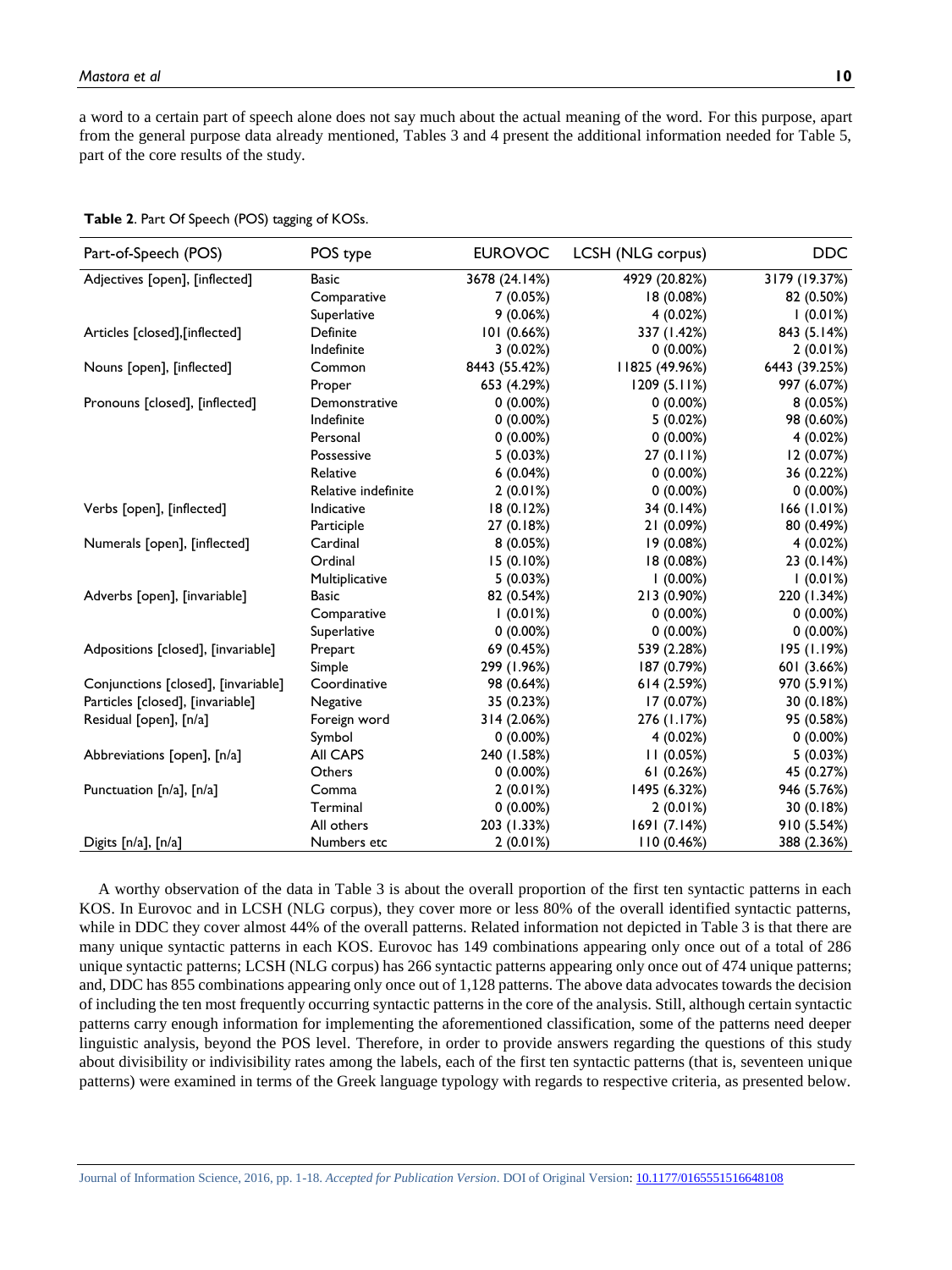| <b>Eurovoc</b>                          |                  | LCSH (NLG corpus)                       |                | <b>DDC</b>                              |               |
|-----------------------------------------|------------------|-----------------------------------------|----------------|-----------------------------------------|---------------|
| Syntactic Pattern<br>[and divisibility] | Frequency        | Syntactic Pattern<br>[and divisibility] | Frequency      | Syntactic Pattern<br>[and divisibility] | Frequency     |
| Adj+N [i]                               | $2,182$ (31.71%) | $N$ [i]                                 | 3,353 (32.53%) | N [i]                                   | 634 (16.64%)  |
| $N$ [i]                                 | I,364 (19.82%)   | Adj+N [i]                               | 1,936 (18.78%) | [i] Adj+N                               | 387 (10.15%)  |
| $N+N$ [f.a.]                            | 819 (11.90%)     | N+Punct+Adj [i]                         | 677 (6.57%)    | $N+N$ [f.a.]                            | 156 (4.09%)   |
| N+Art+N [f.a.]                          | 454 (6.60%)      | $N+N$ [f.a.]                            | 548 (5.32%)    | N+Conj+N [d]                            | 112(2.94%)    |
| Res [i]                                 | 191 (2.78%)      | $N(N)$ [d]                              | 369 (3.58%)    | Dig [i]                                 | 112(2.94%)    |
| $N+Adj+N$ [f.a.]                        | 171 (2.48%)      | N+Adp+N [d]                             | 361 (3.50%)    | Adj [i]                                 | 63 (1.65%)    |
| [i] Adj+Adj+N                           | 143 (2.08%)      | N+Conj+N [d]                            | 311(3.02%)     | $N+Adj+N$ [f.a.]                        | 61 $(1.60%)$  |
| N+Adp+N [d]                             | 118 (1.71%)      | Adj [i]                                 | 261 (2.53%)    | Adj+Adj+N [i]                           | 50 $(1.31\%)$ |
| Adj [i]                                 | 103 (1.50%)      | Adj+Adj [i]                             | 134 (1.30%)    | N+Art+N [f.a.]                          | 44 (1.15%)    |
| Adj+N+N [f.a.]                          | 93 (1.35%)       | Adj+N+Punct+Adj [i]                     | 124 (1.20%)    | Adj+N+Conj+N [d]                        | 40 (1.05%)    |
| <b>Sum</b>                              | 5,638 (81.92%)   | <b>Sum</b>                              | 8,084 (78.33%) | Sum                                     | (43.53%) 659. |

**Table 3.**Ten most frequent syntactic patterns (POS co-occurrences) in KOSs and divisibility characterization.

In Table 3 the abbreviations, in alphabetical order, are explained as follows: Adj = Adjective // Adp = Adposition // Art = Article  $\frac{1}{2}$  Conj = Conjunction  $\frac{1}{2}$  CPunct = Close Punctuation  $\frac{1}{2}$  Dig = Digits  $\frac{1}{2}$  N = Noun  $\frac{1}{2}$  OPunct = Open Punctuation  $\frac{1}{2}$  Punct = Punctuation // Res = Residual (Foreign Word) //  $V =$  Verb. Concerning the information in square brackets: [i] is for "indivisible term", [d] is for "divisible term" and [f.a.] declares that this syntactic pattern was subject to "further analysis" in order to decide upon its divisibility.

## *5.1. Syntactic pattern analysis in terms of indivisibility*

The criteria which emerged from our analysis are largely common to the ones set in the work of Gavriilidou and Lambropoulou [33] who used a hybrid method for term extraction from Greek corpora, combining both a qualitative (morphosyntactic or shallow parsing) and quantitative (statistical) approach. First, the criteria designating the indivisibility of terms are presented.

### 5.1.1. One-word terms

As depicted in Table 3, the single noun pattern (e.g. *athletes, education, ceremonies)* is one of the most common in all three KOSs. In Eurovoc it is the second most common pattern [1,364 (19.82%)], while in LCSH (NLG corpus) it is the most common [3,353 (32.53%)], as it is for DDC [634 (16.64%)]. Within the first ten syntactic patterns, the rates of singleword terms (not just nouns) which apparently comprise coherent conceptual units are 1,658 (24.09 %) in Eurovoc, 3,614 (35.06 %) in LCSH (NLG corpus) and 809 (21.23 %) in DDC, while the overall rates of single-word terms, also including cases not depicted in Table 3, are 1,687 (24.51 %) in Eurovoc, 3,660 (35.51 %) in LCSH (NLG corpus) and 837 (21.96) in DDC.

### 5.1.2. Adjective + Noun (Adj + N)

One way to specialize a reference is to use adjectives, of which there is a high proportion among the parts of speech within the three KOSs; these are very important for our analysis. "Murphy and Andrew […] asked subjects to provide synonyms or antonyms for adjectives. The words, however, were presented as parts of phrases, such as fresh water, fresh air, fresh bread, and so on. The results showed that the antonyms and synonyms supplied changed depending on the other word in the phrase. For example, a synonym for fresh water might be spring water, yet clearly spring bread is not a synonym for fresh bread. The adjective fresh seems to take on somewhat more specific meanings depending on the noun it modifies. The specific meanings led subjects to provide different synonyms in different contexts" [25]. The use of adjectives implies that they further define the words they accompany, for example *Technological advances*. Especially when found within terms with very few words (mostly up to three), it is rather safe to claim that they are parts of indivisible terms. Such cases refer to either attributive or nominal adjectives, for example *Urban architecture*. Therefore, the rates of adjectives alone are not sufficient to fully analyze their contribution in identifying the semantic constituents which this study is seeking. This is why adjectives are seen in more details when considering the syntactic patterns in which they are found. The analysis shows that the  $[Adj + N]$  pattern in Eurovoc comes first and involves 31.71% of the entries, against 18.78% in LCSH (NLG) and 10.15%) in DDC. More syntactic patterns including adjectives are discussed later.

As it happens, all three KOSs share the first two most frequent POS co-occurrences, i.e.  $[Adj + N]$  and  $[N]$ , although the rates of DDC are significantly low. Additionally, in all three KOSs the inverted form of the first combination, i.e. [N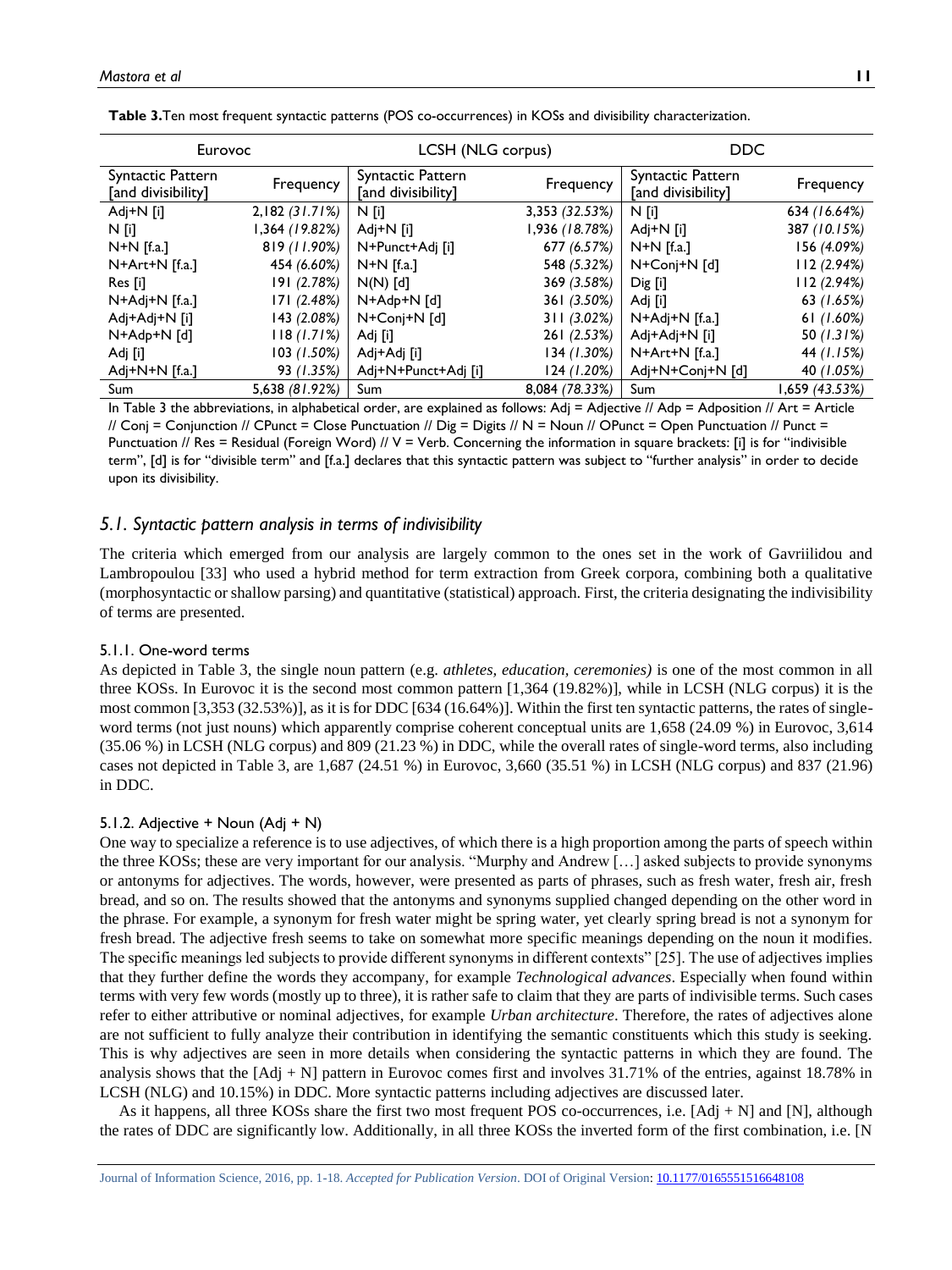+ Adj], is also present but with significantly less frequency (32, 45 and 19 times respectively), and this is why they are not included in Table 3.

## 5.1.3. Noun + Noun  $(N + N)$

Another popular tag combination is the  $[N + N]$ . A significant observation about this pattern concerns the grammatical cases of the nouns involved. Of particular interest is the pattern [Noun in Nominative (NoNm) + Noun in Genitive (NoGe)], such as *ασφάλεια ζωής* (aspháleia zōḗs, standing for *life insurance* in Greek but with an inverted word order) since the genitive case is the basic grammatical case for denoting dependency. The comparison and interpretation of the statistics presented in Table 4 are quite intriguing. The first row shows the instances where a Noun in the Nominative case is followed by a Noun in the Genitive. In addition to the use of the genitive case, the terms (which are also considered indivisible) comprise two nouns in the nominative (for example *αδελφές ψυχές* (adelphés psyches, meaning *soul-mates*) which in Greek is represented by two individual words) or one noun in the nominative and another in the accusative. In Eurovoc, as shown in the second row of Table 4, there are 95 (1.38%) terms with such characteristics, in LCSH (NLG corpus) there are 241 (2.34%) and in DDC 50 (1.31%). The third row depicts the sum of these two cases, while the last row depicts the number of the overall rates of the  $[N + N]$  syntactic pattern (also depicted in Table 3). As it happens, all [N + N] syntactic patterns in Eurovoc are included in the two specific categories designating indivisible terms and clearly most cases involve the use of the Genitive. In LCSH (NLG corpus) there is a minor deviation of two, while in DDC there are eight cases not complying with the rule.

### **Table 4**. Further analysis of the Noun – Noun pattern.

|                                        | Eurovoc      | LCSH (NLG corpus) | <b>DDC</b>         |
|----------------------------------------|--------------|-------------------|--------------------|
| [No + No] with 2nd No in Ge            | 724 (10.52%) | 305 (2.96%)       | 98 (2.57 %)        |
| $[No + No]$ with $Nm - Ac$ combination | 95 (1.38%)   | 241 (2.34%)       | 50 (1.31%)         |
| SUBSUM 1st & 2nd subsets               | 819          | 546               | 148                |
| SUM [No + No] syntactic pattern        | 819(11.90%)  | 548 (5.32%)       | <b>156 (4.09%)</b> |

No=Noun, Nm=Nominative, Ge=Genitive, Ac=Accusative

In general, all two-word terms consist mostly of a head and a qualifier which are, therefore, used together. Consequently, all two-word formations within the examined KOSs are considered indivisible terms under the prerequisite that no punctuation or other symbol is contained. For concluding with the two-word terms, we have to mention at this point that the recorded syntactic pattern [Adj + Adj] raised some questions during the analysis, since two adjectives could not actually form a meaningful entry. Further examination of the specific cases [appearing 134 times (1.30%) only in LCSH (NLG corpus)] proved that they are actually nouns which the POS tagger characterised wrongfully in this particular environment but, morphologically, they could be adjectives. Nevertheless, they all fall into one of the patterns  $[Adj/N +$ N/Adj] discussed in this section; therefore, the overall rates of indivisible terms are not compromised. The same situation occurred with the single adjective pattern discussed earlier in the section of one-word terms. But again, further analysis revealed that the recorded cases comprise one of the following: nouns (mainly female nouns in singular number representing abstract concepts, like Cybernetics) or nominalised adjectives. In this case, too, overall rates of indivisible terms falling in the category of one-word, irrespective of their subcategory, are valid. In addition, it should be mentioned that adjectives appearing in other syntactic patterns are correctly tagged since the POS tagger had more contextual information and performed better.

## 5.1.4. Noun + comma + Noun/Adjective (N + comma + N/Adj)

Tag combinations of the general syntactic form *word, word* are found in LCSH (NLG corpus) 898 times (8.71%), while DDC has only one entry (0.03%) of the *Noun, Noun* pattern. This pattern appears in 120 entries (1.74%) in LSCH (NLG corpus); while the *Noun, Adjective* syntactic pattern appears in 677 entries (9.84%). Eurovoc has no such case. The terms of this form denote some kind of inversion, such as "Literature, Portuguese"; therefore they are considered as coherent conceptual units, i.e. indivisible terms.

## 5.1.5. Adjective + Adjective + Noun (Adj + Adj + N)

This pattern, which is one of the common syntactic patterns denoting indivisible terms, such as *ακαθάριστο εθνικό προϊόν* (*akatháristo ethnikó proïón*, i.e. *gross national product*), appears in 143 (2.08%) entries in Eurovoc and in 50 (1.31%) in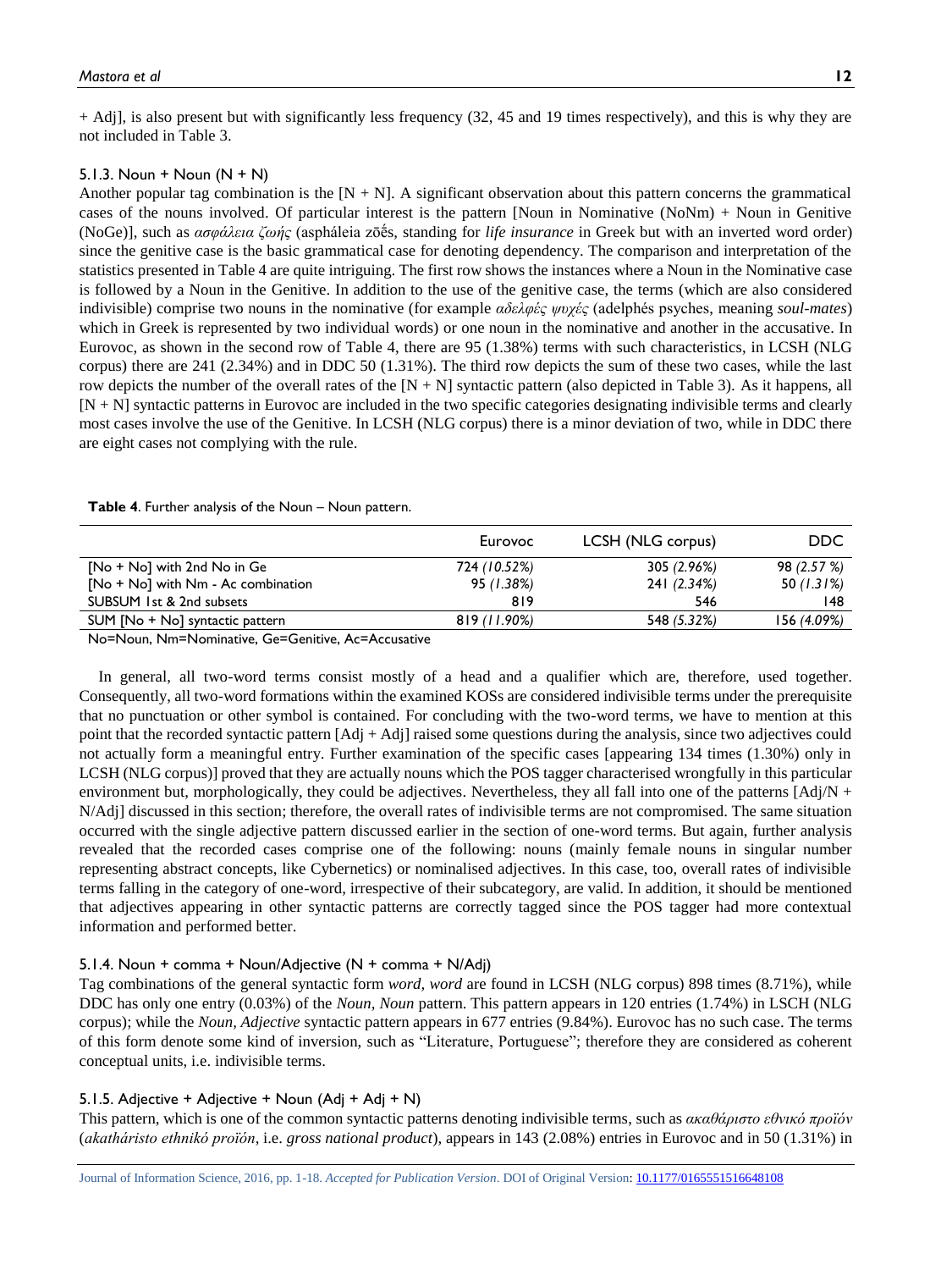DDC. In LCSH (NLG corpus) there are 48 entries (0.47%), which is below the threshold of the first ten syntactic patterns; this is why it is not included in Table 3. In the typology of the Greek language, such formations comprise indivisible conceptual units since the adjectives are the qualifiers of the noun.

## 5.1.6. Adjective + Noun + Noun  $(Adi + N + N)$

This pattern appears in the first ten most frequently occurring syntactic patterns only in Eurovoc, i.e. 93 entries *(1.35%)*. In LCSH (NLG corpus) the pattern appears in 35 entries (*0.34%*) and in DDC in 21 entries (*0.55%*). In order for this pattern to be considered an indivisible conceptual unit, two conditions should apply: either the second noun should be in the Genitive or all words should be in the same case, for example *διακυβερνητική νομική πράξη* (*diakybernētikḗ nomikḗ práxē*, i.e. *intergovernmental legal instrument*). These conditions apply in 92 out of 93 cases in Eurovoc, 34 out of 35 times in LCSH (NLG corpus) and in all 21 entries in DDC.

### 5.1.7. Noun + Adjective + Noun (N + Adj + N)

This pattern appears within the first ten in Eurovoc (171 entries, *2.48%*) and in DDC (61 entries, *1.60%*). In order for this pattern to comprise an indivisible conceptual unit, the adjective and the second noun have to be in the Genitive, for example *αλλαγή πολιτικού καθεστώτος* (allagḗ politikoú kathestṓtos, i.e. *change of political system*) or *μέσο μαγνητικής εγγραφής* (*méso magnētik*ḗ*s engraph*ḗ*s*, which stands for *magnetic medium*). All the recorded cases within the first ten syntactic patterns are of this form.

## 5.1.8. Noun + Article + Noun  $(N + Art + N)$

This pattern comprises terms such as *στρατιωτικοποίηση του διαστήματος* (*stratiōtikopoíēsē tou diastḗmatos*, i.e. *militarization of space*), which means that in order for this pattern to carry an indivisible term, the article and the second noun has to be in the Genitive. All recorded cases of this pattern follow the rule. Eurovoc has 454 entries (*6.60%*) and DDC has 44 (*1.15%*). LCSH (NLG corpus) also has 108 entries (*1.05%*), but they do not appear among the ten most frequent.

## 5.1.9. Adjective + Noun + punctuation + Adjective (Adj + N + Punct + Adj)

This type of pattern, which implies the presence of an indivisible term, is met in 124 entries (*1.20%*) only in the LCSH (NLG corpus) and responds to terms of the form *Χριστιανική Λογοτεχνία, Βυζαντινή* (*Christianikḗ logotechnía, Byzantinḗ,*  i.e. *Christian literature, Byzantine*).

# *5.2. Criteria denoting divisibility*

Following the criteria for indivisibility, the criteria and the respective results of divisibility are presented below. It should be noted here that the divisibility criteria are implemented in the overall data, not just the first ten syntactic patterns, but the four which have remained undiscussed are covered by these latter criteria. In addition, the criteria for divisibility form two subcategories. One is "enumeration/parataxis", and involves the first two criteria, i.e. *conjunctions* and *commas*, which recite concepts without declaring any kind of relationship between them. And second, "composites" which comprise at least two concepts related with either an adposition (e.g. literature for children) or with the use of parentheses.

### 5.2.1. Conjunctions

Concerning grammar, conjunctions are "and" as well as "or". This category also contains expressions denoting the meaning of "et cetera" in any possible lexical representation, like "etc", "and so forth", or "et al". The hermeneutics of conjunctions include both Linguistics and Logic [30], which makes them a rather significant category as regards meaning extraction. In Table 2 the total number of conjunctions is presented for each KOS. For a deeper analysis, more evidence is provided here. Eurovoc has 98 (1.42%) "and-conjunctions", while no "or-conjunction" is designated. Since sometimes more than one conjunction appears within an entry, the number of entries (terms) that carry conjunctions was also recorded. In Eurovoc only one term contains more conjunctions. In LCSH (NLG corpus) there are 611 (5.93%) "andconjunctions" and 3 (0.03%) "or-conjunctions". The number of entries containing conjunctions is equal to the recorded number of conjunctions, but it should be mentioned that the three cases with "or-conjunctions" also contain "andconjunctions". Finally, DDC has 958 (25.14%) "and-conjunctions" and 12 (0.31%) "or-conjunctions". The former derive from 899 entries, while the latter are as many as the entries. Since, as in LCSH (NLG corpus), three cases with "orconjunctions" also contain "and-conjunctions", the number of entries containing at least one conjunction is 908 (23.83%).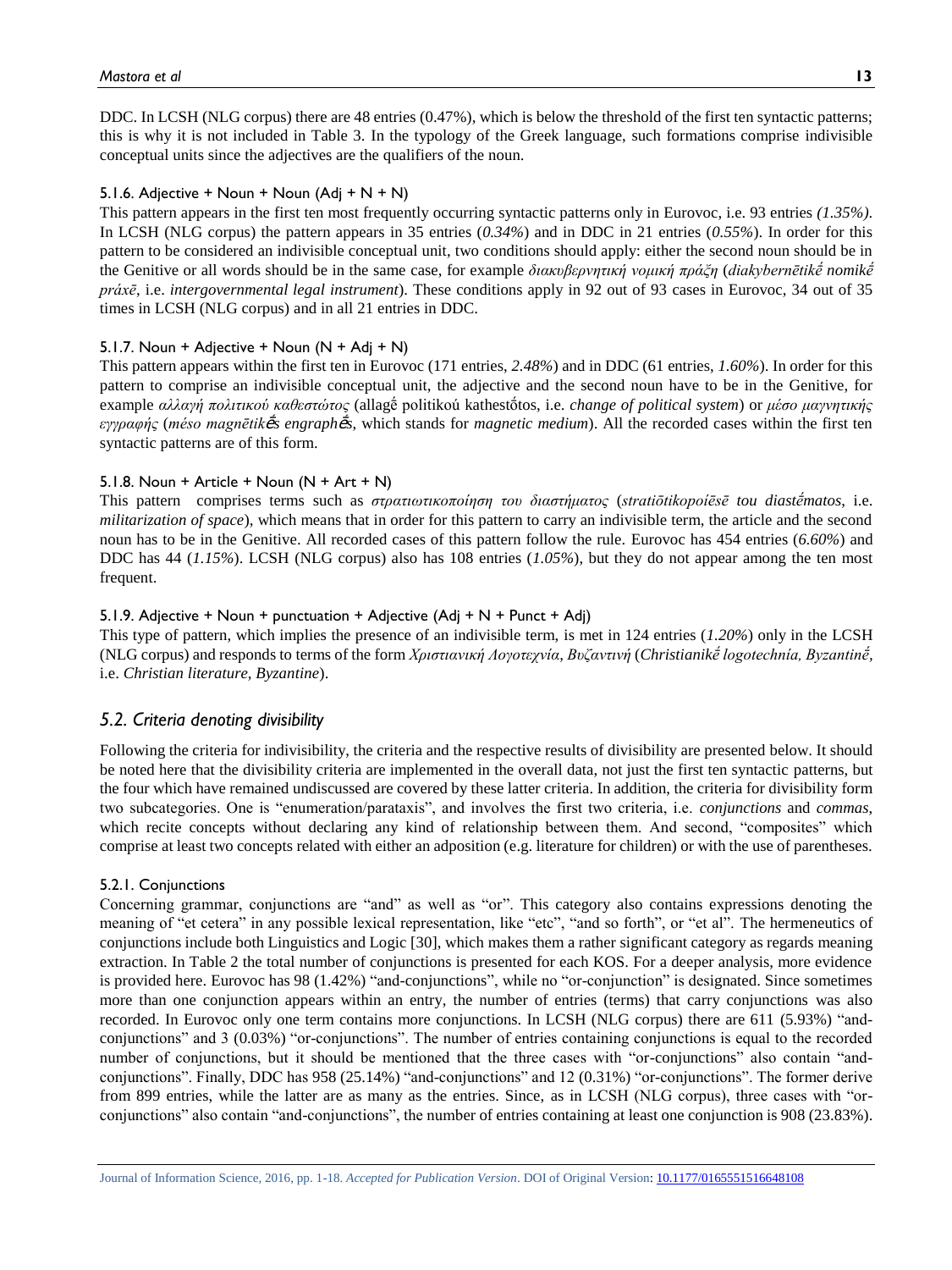As already mentioned, this category also contains expressions denoting the meaning of "et cetera" in any possible lexical representation, such as "etc", "and so forth", or "et al". In Eurovoc, though, there is no such case, while in DDC there are 16 (0.42%) entries of the form  $[and + indefinite$  pronoun (other)]. In LCSH (NLG) there are 53 (0.51%) entries mainly consisting of different formations of the abbreviation "etc". Only two are of the form [and + indefinite pronoun (other)]. The entries with the indefinite pronoun are already recorded during the initial metrics (the ones about "andconjunctions"), while the 52 (0.5%) entries of LCSH (NLG), which comprise abbreviations, should be calculated in addition to the initial number.

## 5.2.2. Commas

The use of commas, particularly in cases where more than one comma is involved, were of interest due to the fact that this pattern implies the presence of the *asyndeton schema*, or *parataxis*, which is the conjunction of individual elements with no dependency relations. While in Table 2 the total number of commas is depicted, we located and counted the number of entries where commas are used and discovered that Eurovoc contains only two entries with commas (0.03%), LCSH (NLG corpus) contains 1,426 (13.83%) and, finally, DDC contains 459 entries (12.04%). Further analysis reveals that in LCSH (NLG corpus) the number of terms containing two or more commas are 53 (3.72%) out of 1,426 and in DDC 378 (82.35%) out of 459. Cases where only one comma was detected were discussed earlier in the context of the syntactic pattern *Noun, Noun/Adj.*

### 5.2.3. Parentheses

The analysis of the data revealed that the use of parentheses denotes the presence of individual conceptual units. In Eurovoc there are 95 entries with parentheses, in LCSH (NLG corpus) 837 entries and in DDC, 380. Parentheses are used in various occasions. One common combination is the form *Noun (Noun)* which appears in 369 LCSH (NLG corpus) entries (3.58%), while DDC has only 11 (0.29%).

### 5.2.4. Adpositions

As already mentioned, *Adpositions* comprise words like *from*, *for*, *in*, *to*, *by*, *based*, *on*, *against*, *due* and *with*. Although greatly ignored in data processing, they play an important role because, even though they do not carry meaning in their own right, they define semantically the words they accompany, e.g. "Offenses against the person". In Table 2 the overall number of the designated adpositions is depicted, i.e. 368 in Eurovoc, 726 in LCSH (NLG corpus) and 796 in DDC. The number of entries carrying at least one adposition is as follows: 357 (5.19%) in Eurovoc, 714 (6.93%) in LCSH (NLG corpus) and 612 (16.06%) in DDC.

## *5.3. Remarks on indivisibility and divisibility results*

In section 5.1 the criteria and the rates about the indivisibility of terms are covered concerning the ten most frequent syntactic patterns in all three KOSs. A more detailed presentation would include more patterns but there are at least two reasons that these are not included in this study. Firstly, the plethora of the syntactic patterns which is already described in the initial description of Table 3, especially in DDC, prohibits the formation of collective rules. Each pattern would demand individual presentation. Secondly, the rates seem rather insignificant with regard to the coverage of the first ten patterns. The proportion of terms examined reveals a repeated motive among the KOS terms which allows for the characterization as indivisible for more than 80% of the Eurovoc terms, 68.21% of LCSH (NLG corpus), but only for 39.33% of the DDC terms.

|                              | Eurovoc     | LCSH (NLG corpus) | <b>DDC</b>    |
|------------------------------|-------------|-------------------|---------------|
| Type: Enumeration/ parataxis | 97 (1.41%)  | 704 (6.83%)       | 1224(32.12%)  |
| Type: Composite              | 449 (6.52%) | 1504 (14.59%)     | 894 (23.46%)  |
| SUM (unique)                 | 536 (7.79%) | 2118 (20.55%)     | I766 (46.34%) |

**Table 5**. Distribution and types of divisible terms per KOS.

On the other hand, in section 5.2 the criteria denoting divisibility are presented accompanied with respective frequencies and rates. Table 5 depicts the categorization (along with respective percentages) of patterns that imply the presence of divisible terms with regards to the criteria and results already discussed in section 5.2.

Journal of Information Science, 2016, pp. 1-18. *Accepted for Publication Version*. DOI of Original Version[: 10.1177/0165551516648108](http://dx.doi.org/10.1177/0165551516648108)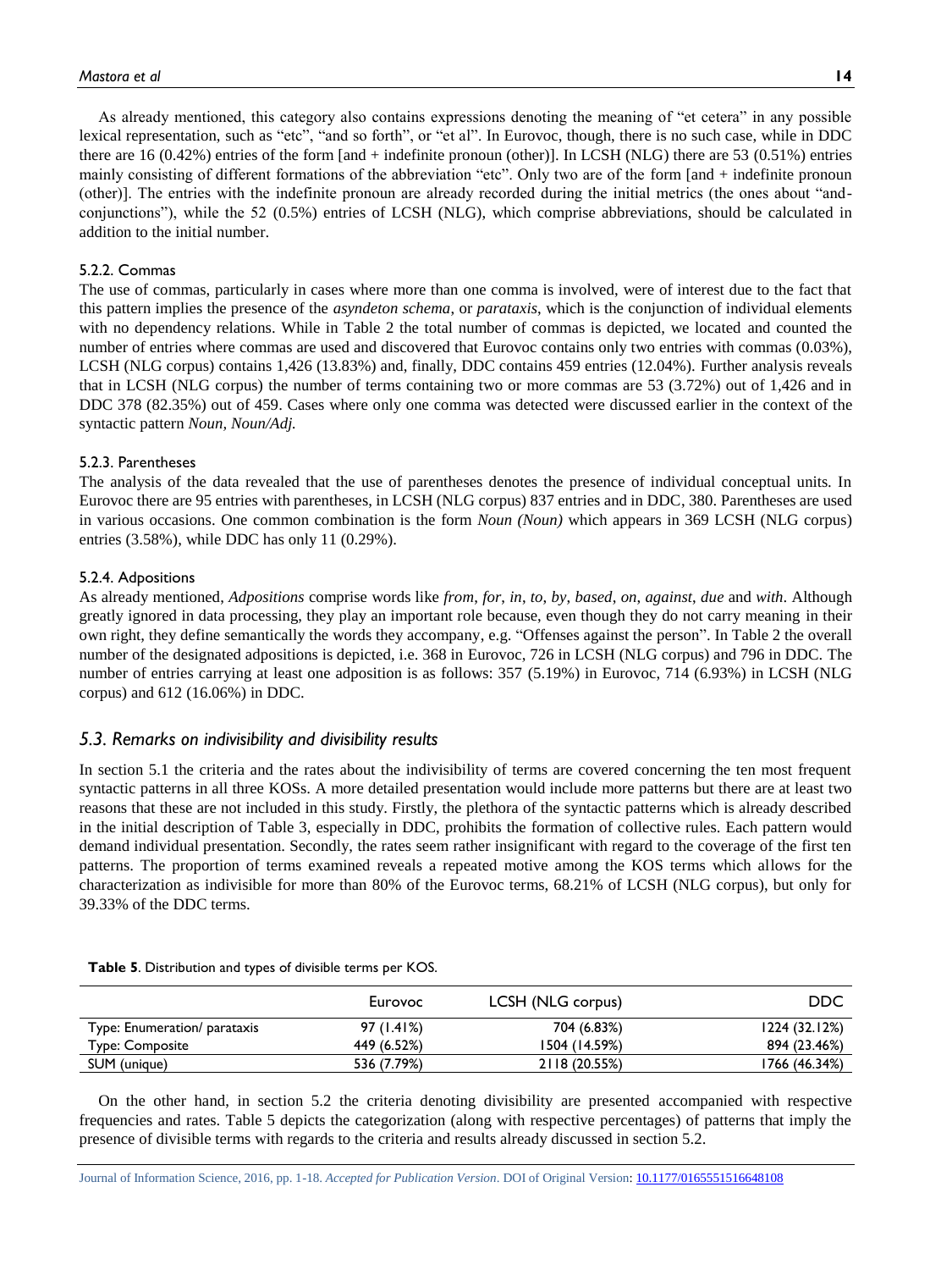## **6. Discussion**

The conversion of traditional data to RDF is not a sufficient condition to acquire the full potential of the Semantic Web [34]. Even more, in cases such as the traditional KOSs, where there is a lack of "well-defined semantics and structural consistency", some kind of "reengineering" is necessary [35]. On the other hand new sorts of modelling tend to encourage humans to think of new ways for knowledge representation: for example, the ontological formalisms of OWL force ontology modellers to produce literals which do not exist in the specialized dictionaries of a certain domain's vocabulary [36]. If we want efficient machine-processable concepts, then it is necessary for them to obtain a solid ontological substance. If the point is to build on concepts for inference and reasoning, all relations among them must be explicitly declared in a formalistic way, and this cannot be implemented only at the structural level. As long as KOSs treat concepts as complex units with latent relations, the potential remains limited. Therefore, the more non-formalistic, latent relations exist within an entry, the less effective is its computational processing, because, even if the entry could/should be divided into sub-units, there is no way for the computer, i.e. there are no explicit rules, to perform such a division. Instead, once indivisible conceptual units are declared, synthesis of information can be performed. Especially in the context of SKOS, where the emphasis is placed on the URI and not on the lexical representation, the logical indivisibility of a concept is vital. On the other hand, we could not overlook the fact that a synthesis process requires the implementation of more complicated and sophisticated algorithms that require more computational power which, in some cases, may prove prohibitive for effective, real-world implementations [37].

The terminological aspect of KOSs is not particularly addressed in this study because it is considered rather inherent and generic. It is not within the scope of this study to question the theories and practices of terminology; we rather accept that the terms appearing in KOSs are commonly accepted expressions (at least in the context of the Kuhnian Paradigm) for the concepts they have been designated. Therefore, when we refer to the SKOS concept, a URI is assigned to each concept and the agents use this URI to refer to the ontological substance of the concept. In this case the notion of ontological substance refers to the fact that the concept is not constrained by its lexical expression. As shown in figure 1; GEMET's "documentary system" is the same concept (skos:exactMatch) as Eurovoc's "information system". However, the ontological substance is not related to cognition processes of the human mind and the Wittgensteinian open texture, nor to the change which is performed on the perception of a certain concept through time, nor is it based on variant epistemological theories [38]. It is not within the scope of this study to examine whether the concept "Europe" refers to its current countries or to an era that there were no countries at all. This distinction is one that may or may not be adopted by a KOS. If the KOS provides various perspectives for "Europe", then a respective number of URIs is expected. Therefore, it has to be clear that the relationship between epistemology and LIS concerning the "conceptual stability and change" [10] of concepts is out of the scope of this study. This was a deliberate decision taken on the grounds that in the environment of the Semantic Web the notion of meaning is not strictly attached to understanding, since "It is not necessary for intelligent agents to understand information; it is sufficient for them to process information effectively, which sometimes causes people to think the machine really understands" [1]. Hence, if it is a necessary for the concept "Europe" to express different epistemological aspects in the context of SKOS, then, as a necessary and sufficient condition, there should be as many URIs as there are perspectives.

"Linked Data supplies users with comprehensive knowledge, but also raises a need to search entities in Linked Data. Entity search aims to find entities based on a query" [39]. So there is the need to move from the ontological substance of the entity to its names and vice versa. Consequently, it is critical to develop mechanisms which perform these transitions with accuracy. These mechanisms cannot be developed without studying language itself and its own mechanisms since it, i.e. natural language, will be the intermediate in the human-computer interaction. For example, collocations are an important issue when it comes to information extraction. A collocation is a sequence of consecutive words which carry the properties of a syntactic and semantic unit, the meaning of which is not derived by the meaning of its parameter words. Such formations cause difficulties because their syntactic pattern or even the literals themselves cannot be considered apart from their semantics.

The fact that the algorithms of natural language processing tools are trained, ideally, in large corpora containing proper sentences (and not elliptical) is perhaps the reason for their poor performance when it comes to analyzing sparse data. In our study, the POS tagger performed better in the DDC analysis, which has the highest rate of words per entry (3.83) as well as the highest rate of maximum words per entry (max=25); meanwhile, in the analysis of the LCSH (NLG corpus) data, which has the lowest rate of words per entry  $(1.99)$  and the lowest rate of maximum words per entry (max=8), the POS tagger faced severe challenges. The POS tagging in Eurovoc was of average performance (avg 2.21 words per entry), for which the highest number of words per entry is 13.

A representative case of the challenges faced by the POS tagger is the observation of entries which do not contain a *head of clause* part of speech. This can be justified to some extent by studying the data qualitatively, since some of the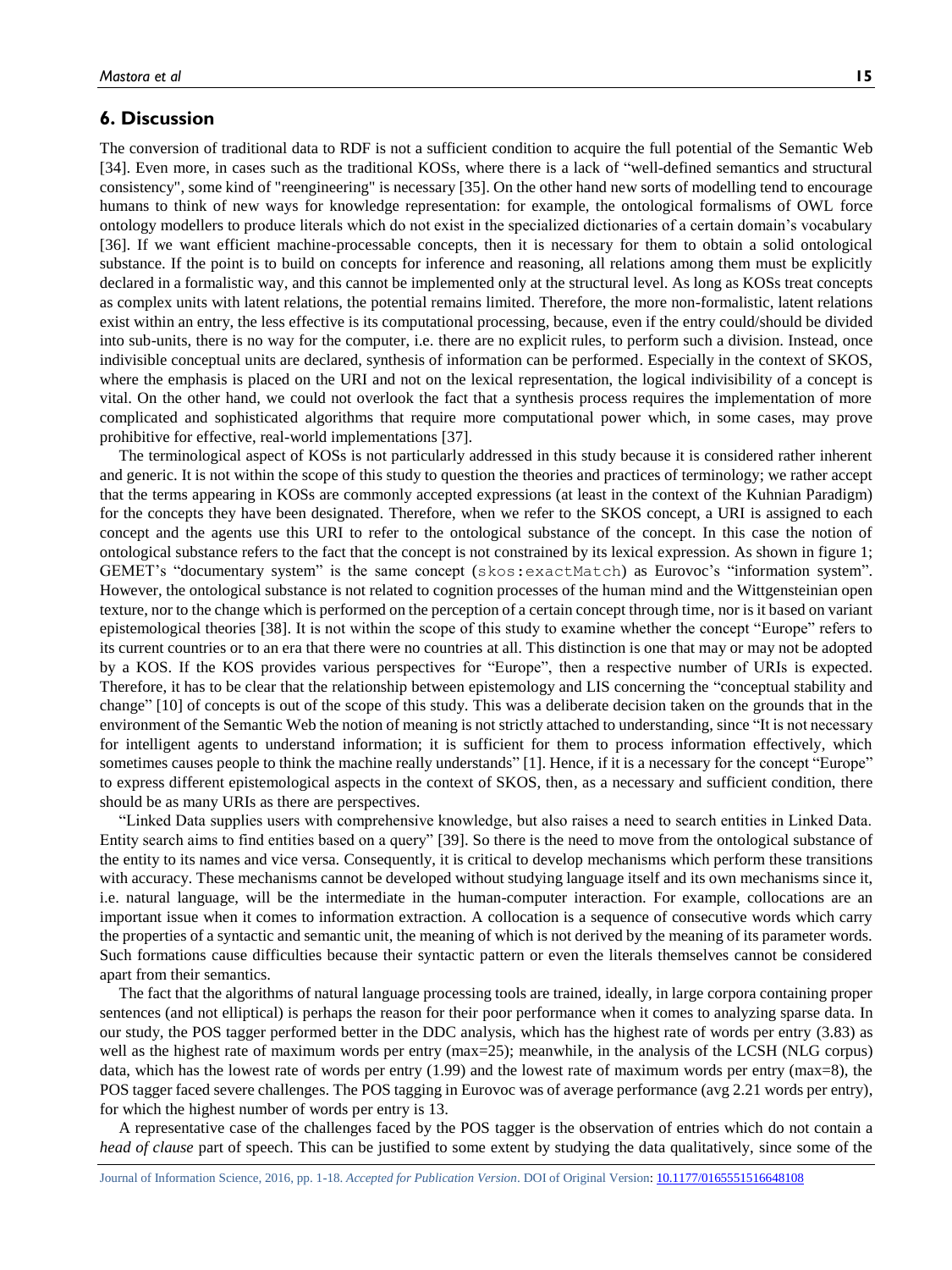justified cases comprise of abbreviations, digits or another logical no-noun word combination, e.g. [Adj + Conj + Adj], as in the case of "good and bad". By studying these cases, which admittedly are not that many, we are able to assign them to POS tagging errors; or, better said, to POS tagging weaknesses in correctly identifying the parts of speech without enough contextual information. The same questions arise in other cases such as in the presence of one or more adverbs.

Stop-words are usually ignored during either pre-processing or post-processing of any text corpora with the excuse that they often appear within documents or that they hold no semantic information. We argue that the decision to ignore stopwords is not a decision that fits all purposes. What is defined as a stop-word does carry semantic meaning in the context of multi-word units when they represent a single concept. Also, such words may indicate a specific type of relation between two natural language concepts. For example in the case of LCSH SKOS concept "Films by children" (URI [http://id.loc.gov/authorities/subjects/sh85048240\)](http://id.loc.gov/authorities/subjects/sh85048240) the word "by" is vital for the interpretation of the meaning. Generally speaking, the utilization and exploitation of "closed" word classes is recommended since it can differentiate circumjacent words and assist towards disambiguating collocated word units since syntactic dependencies tend to appear in a specific arrangement within a specific language.

## **7. Conclusions**

KOS concepts are expressed to a great extent in multi-word units. These multi-word units are elliptical phrases which are analyzed based on the typology of language, and more specifically upon morpho-syntactic characteristics concerning the designated parts of speech, according to whether they represent one or more concepts. This study has shown that an atomic concept is often represented by multi-word units containing more than one noun (for example "mutual assistance scheme" in Eurovoc). The examination of the ten most frequent POS patterns among the examined KOSs reveals a repeated motive among the KOS terms which allows for the characterization as indivisible for more than 80% of the Eurovoc terms, 68.21% of LCSH (NLG corpus), but only for 39.33% of the DDC terms.

On the other hand, there is a remarkable ratio of KOS terms which can be decomposed to multiple conceptual components based on linguistic criteria and evidence. In this study, the divisible terms were grouped into two categories. One involves the enumeration (parataxis) of concepts, for example the term "Dogmatism, eclecticism, liberalism, syncretism, traditionalism" in DDC. The other category is composite terms, such as "Women on bank notes" in LCSH. As depicted in Table 5, parataxis is very common in DDC since it involves almost 1/3 of the terms, while it is less common in LCSH (NLG corpus) and rare in Eurovoc. DDC also incorporates many composite terms (23.46%), which are also met in LCSH (NLG corpus) (14.59%), as well as in Eurovoc (6.52%).

In all the studied KOSs there was no full correspondence between what constitutes a concept in natural language and what constitutes a concept in KOS. Significantly closer to concepts as they are expressed through natural language concepts are the terms of the thesaurus, while the classification scheme concepts are more distant. A variety of natural language concept and relation types underlies what is considered by each of the KOSs to be an indivisible unit. If the indivisible building blocks of KOSs contain multiple conceptual units, then the potential of expressiveness is limited. Conversely, the more broken down to its fundamental components the semantic information is, the more chances we have for a detailed and accurate conceptual analysis.

Given the fact that there is a need for the use of atomic concepts in the context of the Semantic Web, the ratio of nonatomic concepts per KOS indicates its suitability for being expressed in SKOS. Our study presents evidence towards making this judgment. Therefore, in addition to the critique of Panzer and Zeng [40], our study suggests that DDC is not suitable for migration to SKOS due to the extensive use of non-atomic concepts, especially the phenomenon of parataxis. Concerning the subject headings, they are somewhat appropriate but not entirely so. On the contrary, the thesaurus, as supported by evidence, is far more appropriate for this kind of migration. Eventually, this evidence shows that some reengineering of KOSs is necessary in order to fulfil their new purpose in the context of the Semantic Web.

Thus the concepts of traditional KOSs, as they migrate into the semantic web through SKOS URIs, carry information which does not correspond to the smallest piece of information (atomic concept in our context). For as long as natural language has been the basic mechanism for inference and reasoning this has not been a big problem. But now that identifiers (i.e. URIs), either as concepts or as relations between concepts, are being used to represent, in an indivisible way, the meaning of a concept, such complex concepts are neither the most appropriate nor the most efficient way of modelling a KOS for the Semantic Web.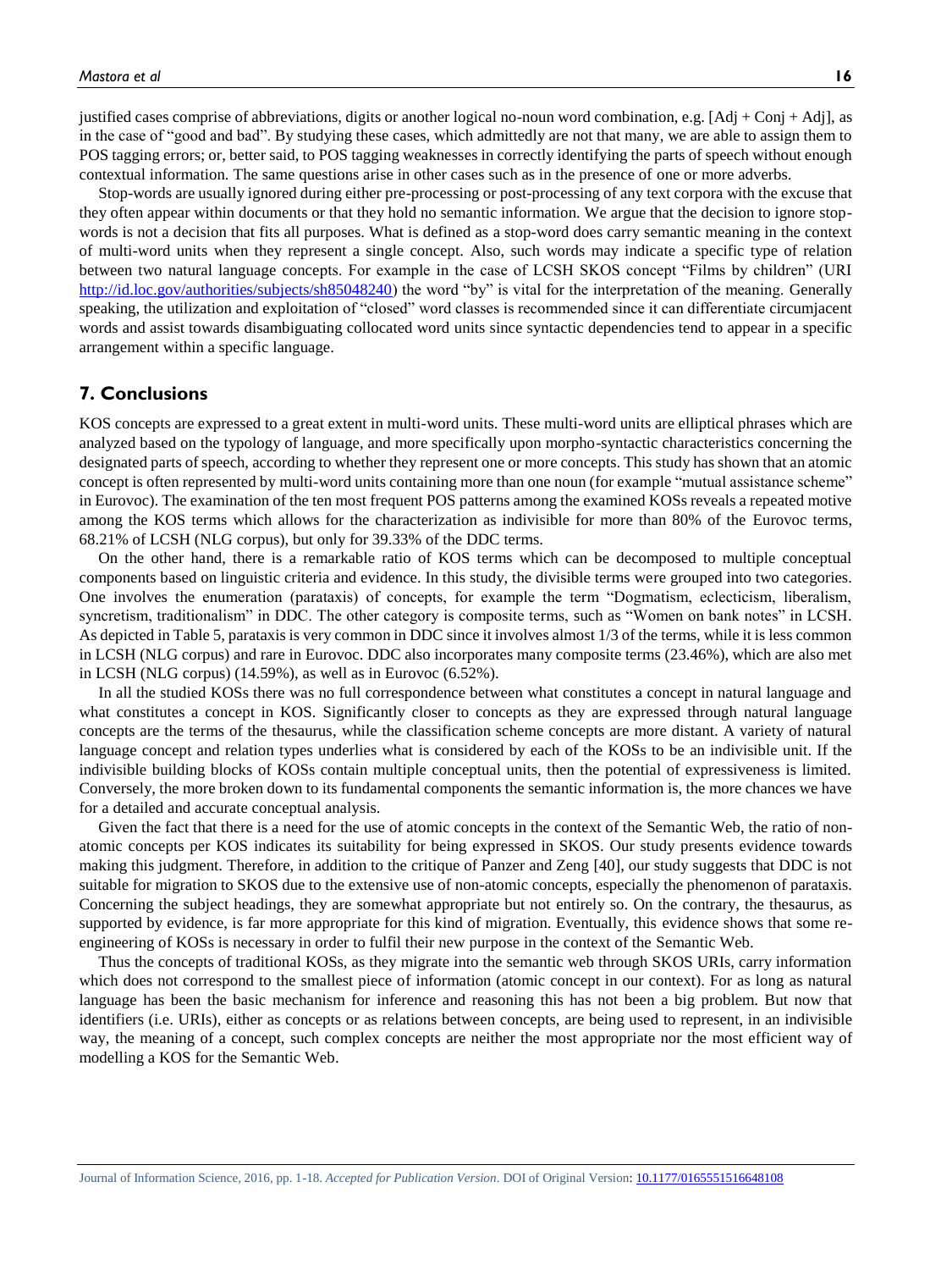### **Funding**

This research has been partially co-financed by the European Union (European Social Fund – ESF) and Greek national funds through the Operational Program "Education and Lifelong Learning" of the National Strategic Reference Framework (NSRF) - Research Funding Program: Heracleitus II.

#### **References**

- [1] Antoniou G, Van Harmelen F. *A Semantic Web Primer*. 2ed ed. Cambridge, Mass: MIT Press, 2008.
- [2] W3C. *SKOS Simple Knowledge Organization System Reference*, http://www.w3.org/TR/skos-reference/ (2009, accessed 1 March 2014).
- [3] Baker T, Bechhofer S, Isaac A, et al. Key choices in the design of Simple Knowledge Organization System (SKOS). *Web Semantics: Science, Services and Agents on the World Wide Web* 2013; 20: 35–49.
- [4] Giunchiglia F, Maltese V, Dutta B. Domains and Context: First Steps towards Managing Diversity in Knowledge. *Web Semantics: Science, Services and Agents on the World Wide Web* 2012; 12–13: 53–63.
- [5] Giunchiglia F, Dutta B, Maltese V. *From Knowledge Organization to Knowledge Representation*. Departmental Technical Report DISI-13-027, Trento: Università di Trento, http://eprints.biblio.unitn.it/4186/ (2013, accessed 7 February 2015).
- [6] Guns R. Tracing the origins of the semantic web. *Journal of the American Society for Information Science and Technology* 2013; 64: 2173–2181.
- [7] W3C. *SKOS eXtension for Labels (SKOS-XL) Namespace Document - HTML Variant*, http://www.w3.org/TR/2009/REC-skosreference-20090818/skos-xl.html (2009, accessed 16 October 2014).
- [8] W3C. *SKOS Implementation Report*, http://www.w3.org/2006/07/SWD/SKOS/reference/20090315/implementation.html (19 May 2009, accessed 29 September 2015).
- [9] Hodge G. *Systems of Knowledge Organization for Digital Libraries: Beyond Traditional Authority Files*. Washington, DC: Council on Library and Information Resources, http://files.eric.ed.gov/fulltext/ED440657.pdf (2000, accessed 2 August 2015).
- [10] Hjørland B. Concept Theory. *Journal of the American Society for Information Science and Technology* 2009; 60: 1519–1536.
- [11] Egozi O, Markovitch S, Gabrilovich E. Concept-Based Information Retrieval Using Explicit Semantic Analysis. *ACM Transactions on Information Systems* 2011; 29: 8:1–8:34.
- [12] Hjørland B. Concepts, Paradigms and Knowledge Organization. In: Gnoli C, Mazzocchi F (eds) *Paradigms and Conceptual Systems in Knowledge Organization: Proceedings of the Eleventh International ISKO Conference, 23-26 February 2010, Rome, Italy*. Würzburg: Ergon, 2010, pp. 38–42.
- [13] Martínez-González MM, Alvite-Díez M-L. On the evaluation of thesaurus tools compatible with the Semantic Web. *Journal of Information Science* 2014; 40: 711–722.
- [14] European Union, Publications Office. Eurovoc: the EU's multilingual thesaurus, http://eurovoc.europa.eu/ (accessed 13 July 2015).
- [15] Library of Congress. Library of Congress Subject Headings: LC Linked Data Service, http://id.loc.gov/authorities/subjects.html (accessed 13 July 2015).
- [16] OCLC. Dewey Decimal Classification, https://www.oclc.org/dewey/webservices.en.html (accessed 13 July 2015).
- [17] ISO. *ISO 25964-1: Information and documentation Thesauri and interoperability with other vocabularies Part 1: Thesauri for information retrieval*. ISO 25964-1:2011(E), International Organization for Standardization (ISO), 2011.
- [18] Harper CA. Encoding Library of Congress Subject Headings in SKOS: Authority control for the Semantic Web. In: *Proceedings of the 2006 International Conference on Dublin Core and Metadata Applications*. Manzanillo, Mexico: Dublin Core Metadata Initiative, http://dcpapers.dublincore.org/pubs/article/view/842 (2006, accessed 1 March 2014).
- [19] Mitchell JS, Zeng ML, Žumer M. Modeling Classification Systems in Multicultural and Multilingual Contexts. *Cataloging & Classification Quarterly* 2014; 52: 90–101.
- [20] Pinker S. *The Language Instinct: How the Mind Creates Language*. third edition. New York: Harper Perennial Modern Classics, 2007.
- [21] Ganbold A, Farazi F, Giunchiglia F. *An experiment in managing language diversity across cultures*. Departmental Technical Report DISI - 13 - 032, Trento: Università di Trento, http://eprints.biblio.unitn.it/4221/ (4 October 2013, accessed 23 April 2014).
- [22] Kless D, Lindenthal J, Milton S, et al. Interoperability of knowledge organization systems with and through ontologies. In: Slavic A, Civallero E (eds) *Classification & ontology: formal approaches and access to knowledge: proceedings of the international UDC seminar 19-20 September 2011, The Hague, the Netherlands, organized by UDC Consortium, The Hague*. Würzburg: Ergon, 2011, pp. 55–74.
- [23] Portner PH. *What is Meaning?: Fundamentals of Formal Semantics*. Malden, MA: Blackwell, 2005.
- [24] Manning CD, Schütze H. *Foundations of statistical natural language processing*. Cambridge, Mass.: MIT Press, 2005.
- [25] Murphy GL. *The Big Book of Concepts*. Cambridge, Mass.: MIT Press, 2002.
- [26] Wilks Y. Good and Bad Arguments About Semantic Primitives. In: Ahmad K, Brewster C, Stevenson M (eds) *Words and Intelligence I*. Springer Netherlands, pp. 103–139, http://link.springer.com/chapter/10.1007/1-4020-5285-5\_6 (2007, accessed 29 March 2015).